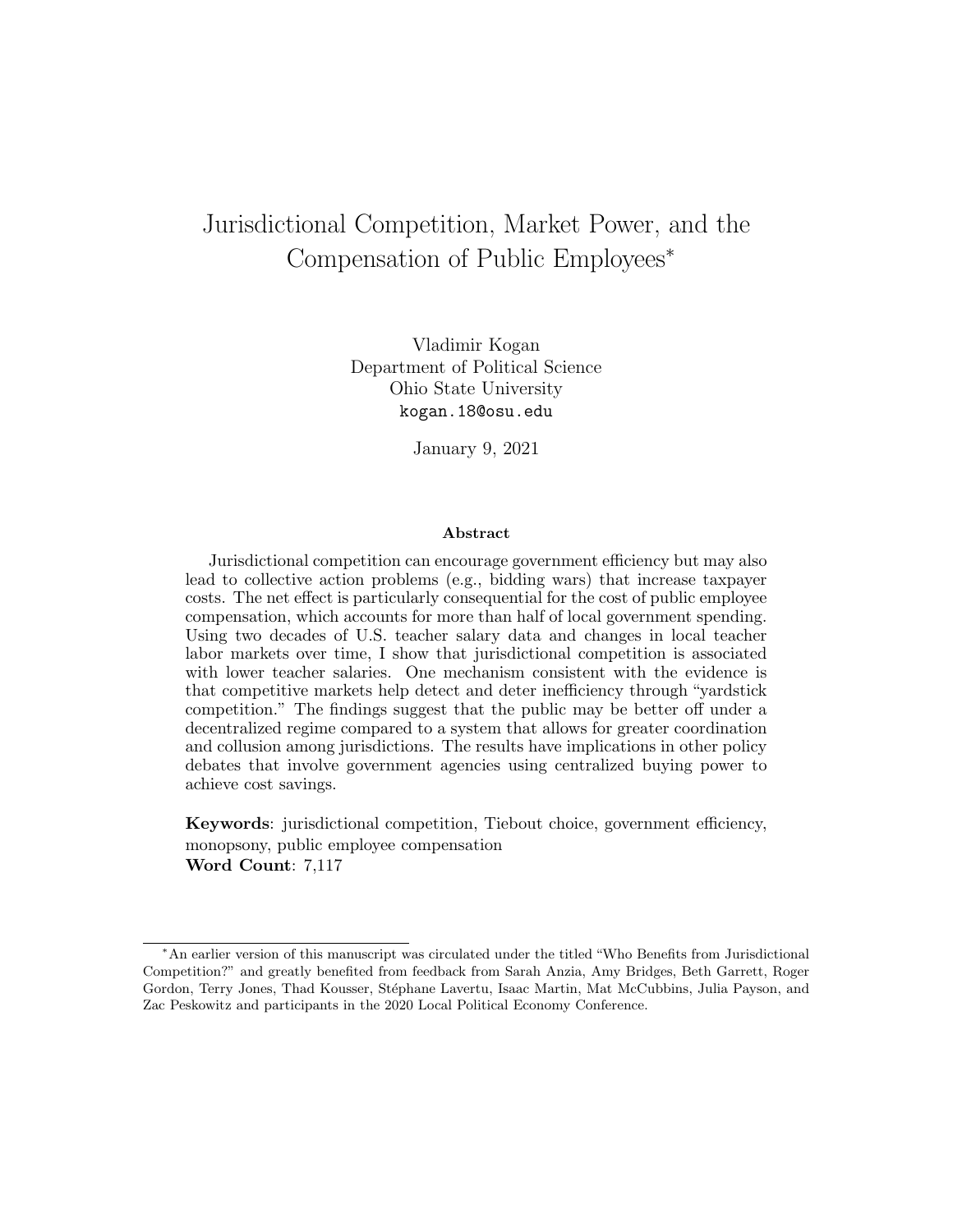Just as market competition produces an economic system responsive to consumer needs, interjurisdictional competition can produce a government system responsive to voter desires.

—U.S. Advisory Commission on Intergovernmental Relations (1991)

You have 50 states competing to buy the same item. We all wind up bidding up each other and competing against each other, where you now literally will have a company call you up and say, "Well, California just outbid you." It's like being on eBay with 50 other states, bidding on a ventilator.

—New York Governor Andrew Cuomo (2020)

Political economy models often conceptualize governments as quasi-firms that supply public goods and services in exchange for taxes. If public agencies effectively hold monopolies, budget-maximizing bureaucrats may provide inefficient levels of service at exorbitant costs (e.g., Niskanen 1971). Such concerns provide one motivation for political decentralization. When jurisdictions must compete, constituents can vote with their feet (Tiebout 1956) — not just through the ballot box — to achieve better policy responsiveness. The mere threat of exit can also constrain tax rates and promote government efficiency (Peterson 1981).

Such accounts, while enlightening, abstract away from how public agencies actually procure the goods and services they provide. In many cases, government officials act merely as middlemen and negotiate contracts on their constituents' behalf through private markets. As the struggles of many U.S. states and the federal government to obtain personal protective equipment during the COVID-19 crisis clearly demonstrated, jurisdictional competition could complicate this process and lead to bidding wars that increase cost and reduce the welfare of voters, the opposite of what many theoretical models would predict.<sup>1</sup>

This study examines how competition among governments impacts the labor market for

<sup>1</sup>Competition among local governments to generate sales tax revenue from big-box retailers (Lewis 2001), attract major league sports teams (Rosentraub 1997), and win big conventions (Sanders 2014) often produces similar welfare losses for voters.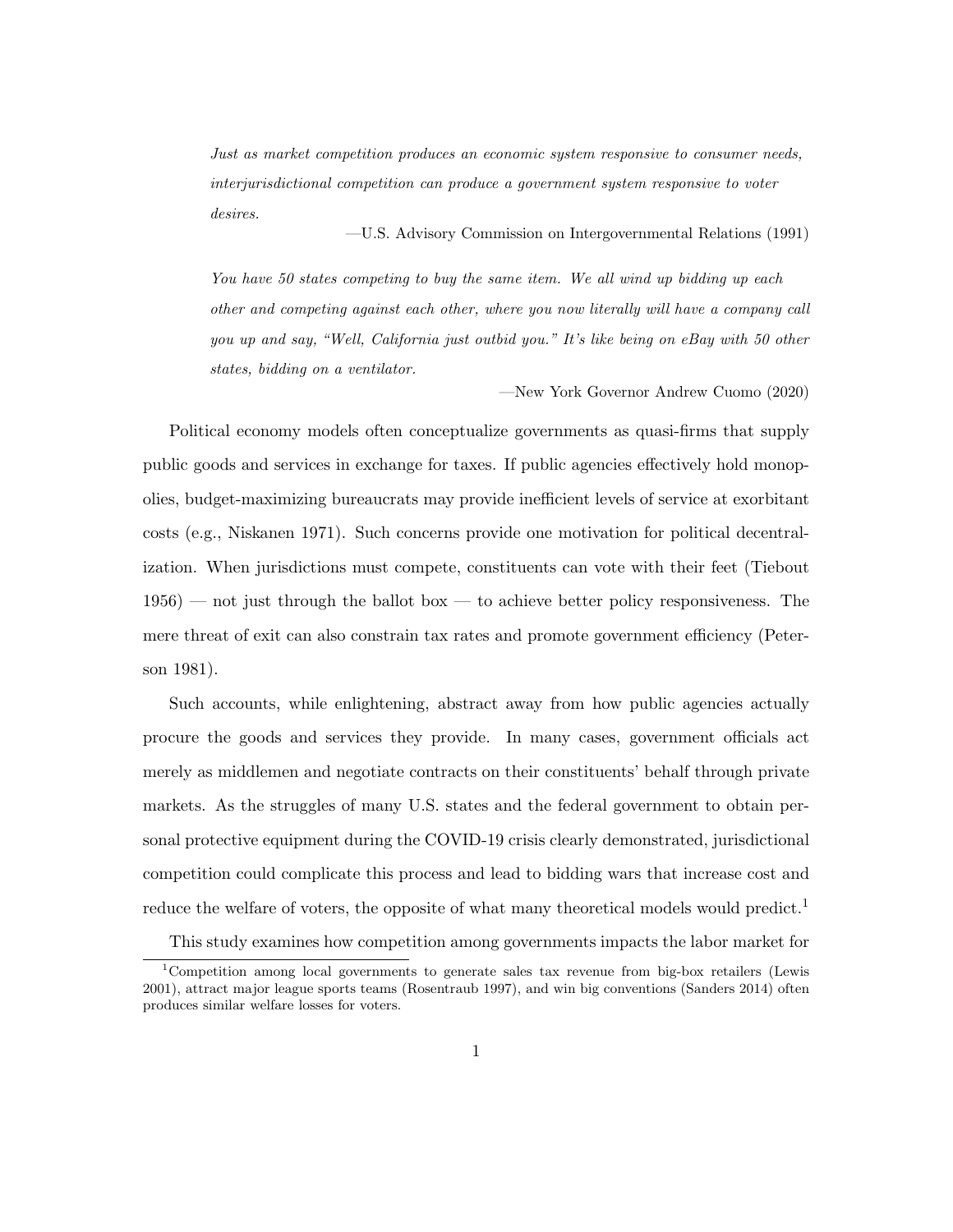public employees. Although scholars have long recognized that jurisdictional fragmentation can create collective action problems and generate policy externalities (e.g., Berry 2008, Hansen, Miller and Weber 2020, III, Konisky and Woods 2017), the research is largely silent on how these processes play out in the context of government employment. Many public services are highly labor intensive — with employee wages and benefits accounting for a majority of local government expenditures<sup>2</sup> — making the dynamics of public-sector compensation especially consequential for government efficiency. A number of public-sector occupations, such as teacher or police officer, also require formal licensure or highly specialized (and costly) training, limiting the pool of new hires and potentially creating incentives for public agencies to recruit workers from neighboring jurisdictions.<sup>3</sup>

Evidence from the private sector illustrates how local labor market competition can influence bargaining between firms and workers over compensation. When a small number of employers accounts for an overwhelming share of jobs in a region or industry, research shows that firms can use their market power to negotiate down wages for workers. For example, Azar, Merinescu and Steinbaum (Forthcoming) analyze online job postings and show that advertised wages are considerably lower in concentrated labor markets where a few employers dominate hiring. Benmelech, Bergman and Kim (Forthcoming) similarly find that increasing labor market concentration results in lower average wages in the manufacturing sector. Indeed, President Obama's Council of Economic advisors warned that growing "monopsony"<sup>4</sup> in labor markets has contributed to rising income inequality by "shifting the balance of bargaining power towards employers" (Council of Economic Advisers Issue Brief

<sup>&</sup>lt;sup>2</sup>In 2017, salaries and wages alone accounted for nearly \$700 billion of the \$1.5 trillion spent on direct operations by local governments, according to the Census of Governments. This figure excludes the costs of health insurance and pension benefits.

<sup>&</sup>lt;sup>3</sup>Hiring an already trained police officer from a neighboring jurisdiction provides considerable cost savings compared to recruiting a new cadet given the high cost of police academies, for example. The Police Foundation estimates training takes up to 18 months and could cost up to \$100,000 per cadet.

<sup>&</sup>lt;sup>4</sup>While "monopolies" are characterized by imperfect competition in the supply of goods and services, "monopsonies" refer to market concentration on the buyer side.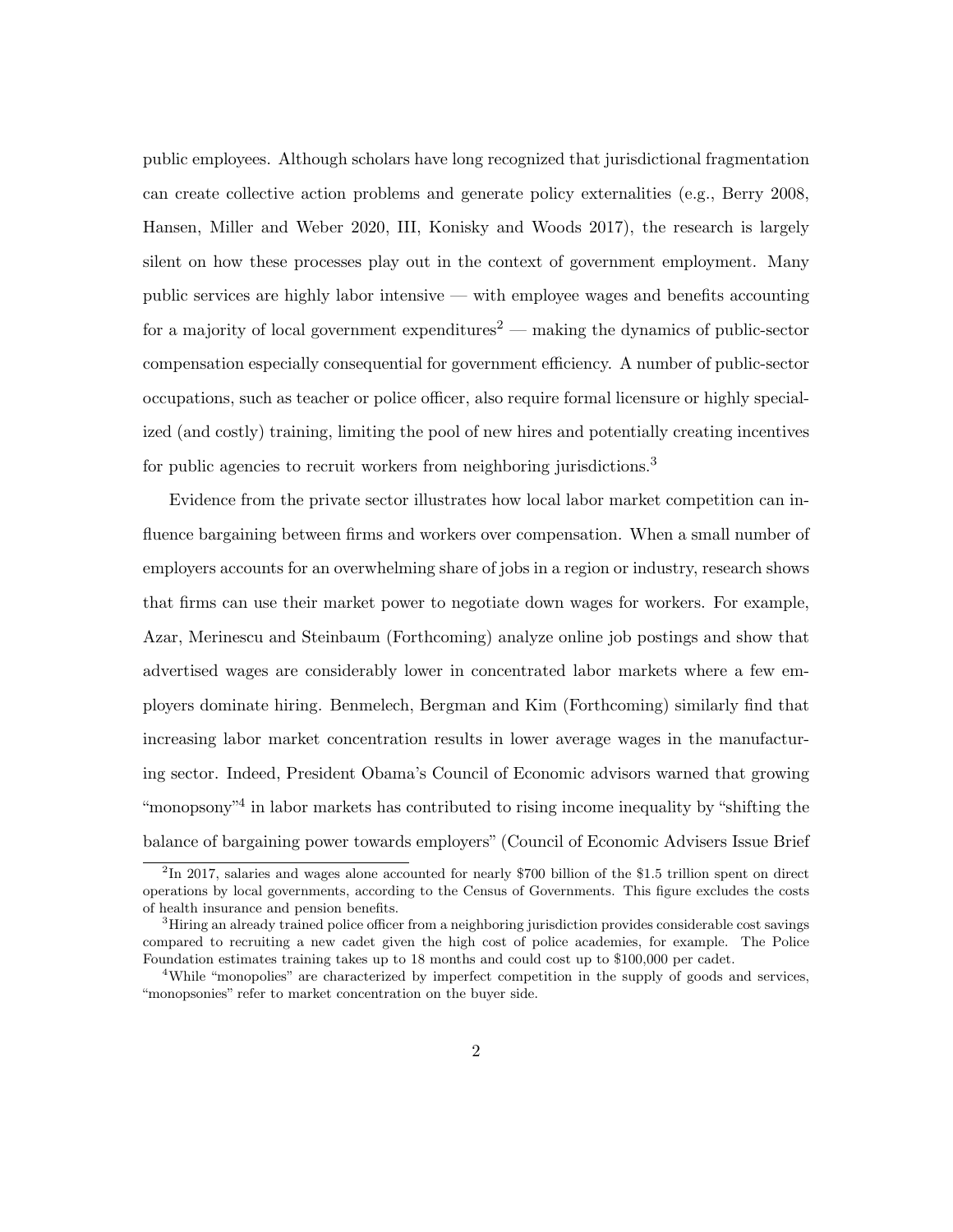2016).

Anecdotal examples suggests that governments may also be responsive to labor market competition. Consulting firms such as Koff & Associates specialize in conducting comparative salary studies in the public sector that are often used in collective bargaining. And Anzia and Moe (2015) find that cities paying below-average salaries to public safety personnel respond to competitive pressures by awarding larger raises than their neighbors.

In this study, I examine how the degree of competition government agencies face for recruiting and retaining their employees affects their compensation practices. My empirical analysis focuses on public school teachers, who are thought to be particularly vulnerable to employer market power. Because women make up a disproportionate share of the educator workforce and are often the second wage earners in their households, economists have long argued that teacher labor markets are highly localized because most teachers cannot easily relocate to areas with better compensation (Landon and Baird 1971, Murnane and Steele 2007). In regions with few outside options, school districts can theoretically leverage their market power to drive down teacher wages and increase efficiency, reducing the tax burden for constituents or redirecting savings to other services valued by parents and voters. In competitive markets, by contrast, individual school systems may be constrained by their neighbors — paying less could mean losing their best teachers to other nearby schools.

Using two decades of U.S. teacher compensation data and a panel design that leverages changes in labor market conditions within counties over time, I find no evidence that school districts take advantage of market power to achieve cost savings for taxpayers when the opportunity arises, however. Instead, I show that average teacher salaries actually increase substantially when local labor markets become more concentrated. This effect is non-linear, with the largest wage gains found in the most concentrated labor markets, the opposite of what economic theory would predict and what has been found in the private sector. To rule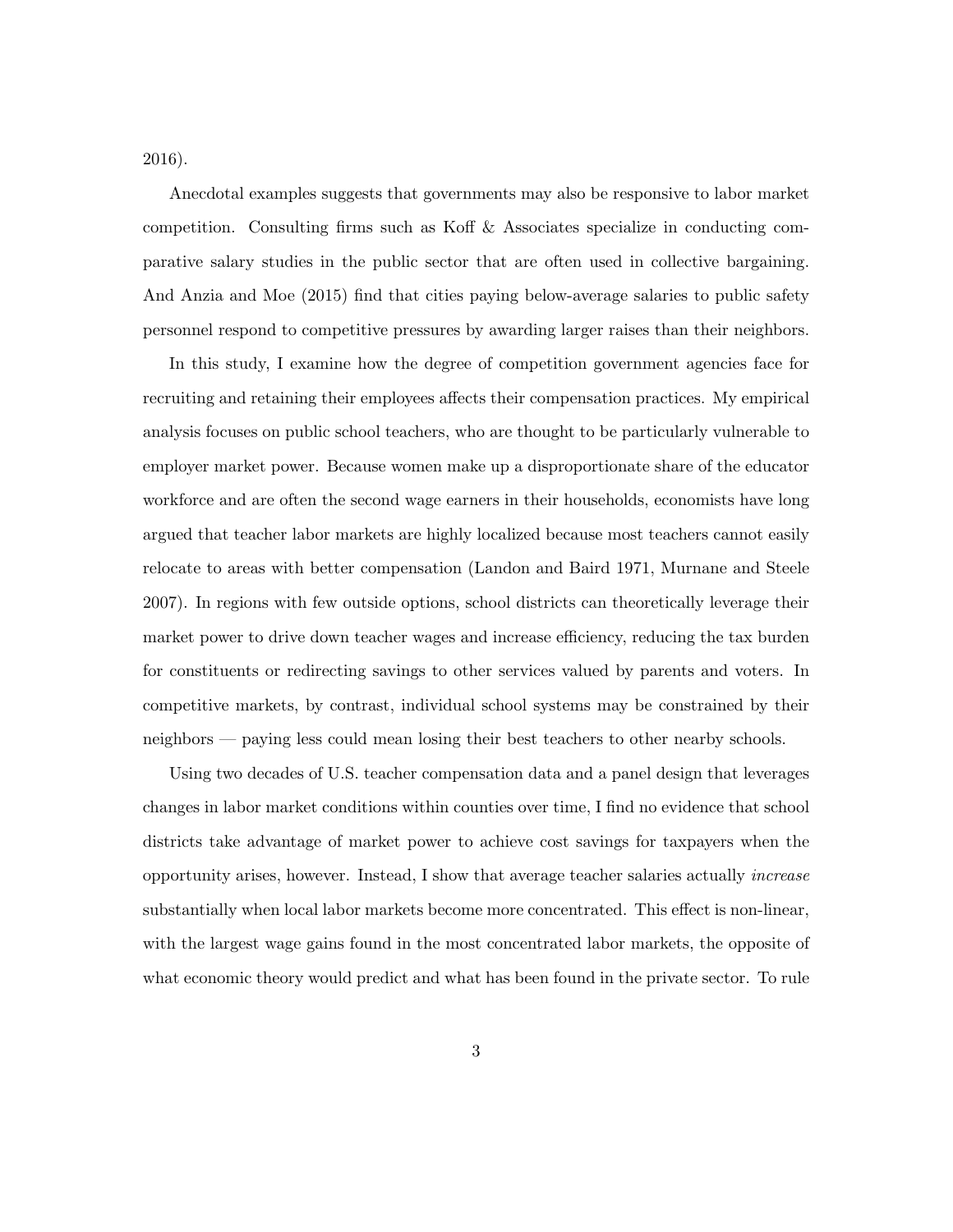out alternative explanations, including the possibility that more productive, higher-paying districts gain enrollment over time, I replicate the analysis at the school district level. Examining within-district changes nets out compositional shifts within labor markets over time that could bias the aggregate-level estimates. Strikingly, I show that individual school districts update teacher wages in response to changes in the local labor market — but not in response to changes in their own market share. In probing other potential mechanisms, I also find little evidence that the effects are substantially larger in contexts where we might expect employees to have more political clout — in states with strong collective bargaining laws or in school districts that utilize low-turnout, off-cycle elections to elect their boards.

The results reinforce the conclusion that managers and administrators in the public sector face fundamentally different incentives that affect the bargaining over employee compensation. Whereas private firms are strongly motivated to reduce cost to increase profits, government officials respond mainly to reelection pressures that can require balancing the interests of voters and taxpayers with demands from other politically influential interest groups, including public employees (see Moe 2006). My findings suggest that the relative balance of these considerations can be affected by local competitive conditions. One way that reduced jurisdictional competition can lead to higher salaries is by undermining constituents' ability to identify and punish government inefficiency. If voters look to relative performance and compare nearby jurisdictions to detect wasteful spending, a strategy known as "yardstick competition" in the literature (Besley and Case 1995, Gottlieb 2015), making such comparisons becomes more difficult as the number of comparable peer jurisdictions decreases. The non-linear effects are consistent with weaker "yardstick competition" representing one mechanism by which increased labor market concentration may translate to higher wages for public employees.

Although government fragmentation can create collective action problems, the findings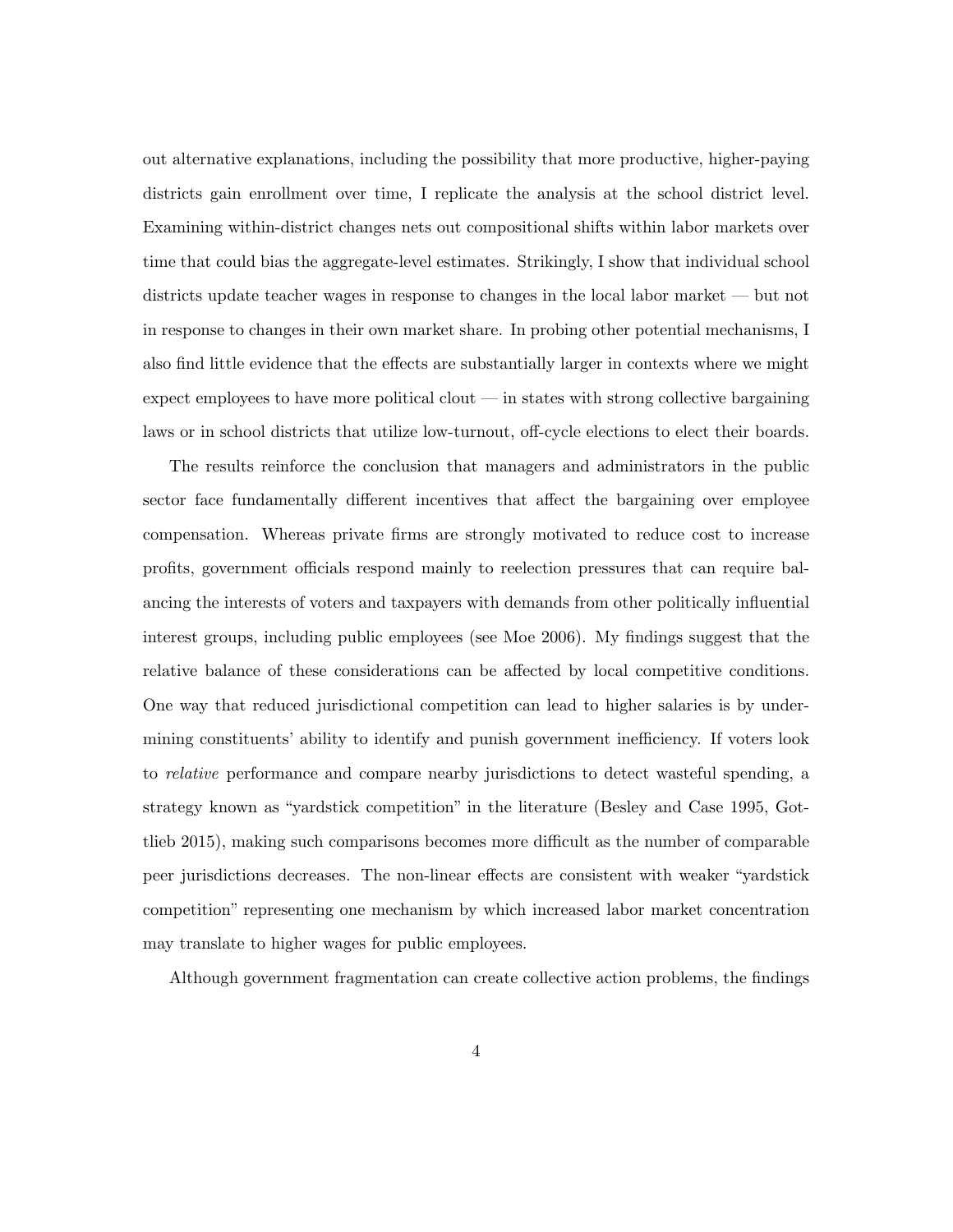suggest that voters may nevertheless be better off under a decentralized regime than under a system that allows for greater coordination and collusion among jurisdictions. The results are specific to employee compensation policy in the context of public education but may also have implications in other policy debates — such as over health care reform — where greater coordinated government buying power is often assumed to result in significant efficiencies and cost savings.

#### Background

Compared to most other developed nations, the American education system is defined by an unusual degree of decentralization. More than 13,000 school districts oversee elementary and secondary public education in the U.S., with considerable discretion over curriculum, disciplinary policies, and funding. At last count, these districts spent more than \$600 billion per year on operations alone and employed over 3.3 million teachers, with staff salaries and benefits accounting for 80 percent of total operating expenditures.<sup>5</sup> Given the sums at stake, negotiating the terms of compensation with school employees is one of the core functions of elected school boards.

However, voters face a number of challenges in holding school boards accountable. First, many voters are misinformed about how much school teachers actually earn. For example, when asked to make their best guess about the typical salary of public school teachers in their state, respondents in the 2017 Education Next poll underestimated actual salaries by nearly \$18,000 on average, or more than 30 percent. Second, it is not obvious what teachers should get paid in the absence of rents. The labor-affiliated Economic Policy Institute regularly publishes analyses showing that teachers earn considerably less than

 $5$ These figures are from the National Center for Education Statistics, accessed at  $https://nces.ed.gov/$ fastfacts/display.asp?id=66.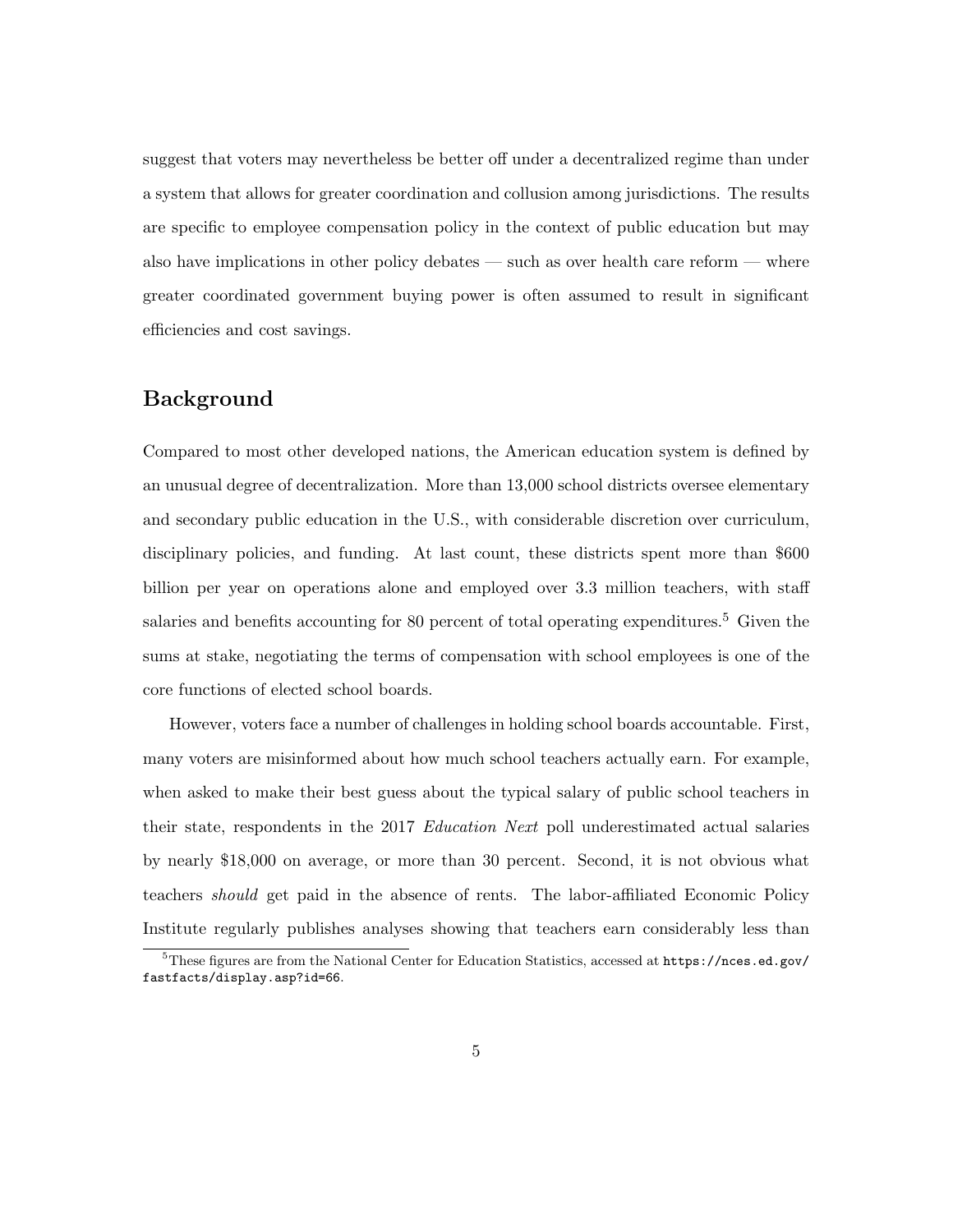other college graduates with similar levels of experience and education.<sup>6</sup> Such comparisons may be misleading, however, because teachers typically receive their post-secondary degrees in lower-paying majors that tend to attract lower ability students as measured by average ACT/SAT and GRE scores (e.g., Arcidiacono 2004). By contrast, several studies utilizing administrative unemployment insurance records find that former teachers who have left the profession typically experienced a modest pay cut when they entered the private sector (Podgursky, Monroe and Watson 2004, Scafidi, Sjoquist and Stinebrickner 2006).<sup>7</sup>

Benchmarking a school district's compensation practices against its local peers is one way constituents can overcome the informational asymmetry in this context (Besley and Case 1995, Gottlieb 2015), in the same way that voters and parents can compare test scores among neighboring school systems to make inferences about relative educational quality (e.g., Gibbons, Machin and Silva 2013). Reback (2017) provides the most direct evidence that districts look to their peers when making decisions over fiscal policies. Comparing neighboring school systems located on different sides of state borders and leveraging exogenous changes in state education funding formulae, he finds that districts increase their own expenditures when their neighbors begin to spend more. The effect is largest for instructional expenditures and is especially pronounced in districts that rely on direct democracy to set tax rates, suggesting that voters themselves engage in relative benchmarking.<sup>8</sup>

Of course, all (or even most) voters need not pay attention to relative wages to enjoy the efficiency benefits of competition. School board members may rely on relative compensation data when evaluating the reasonableness of pay increase demands. Alternatively, Hoxby (1999) develops a model in which information about relative efficiency of school districts is

<sup>6</sup>See, e.g., https://www.epi.org/publication/the-teacher-weekly-wage-penalty-hit-21-4-percent-in-2018 a-record-high-trends-in-the-teacher-wage-and-compensation-penalties-through-2018/.

<sup>7</sup>Of course, teachers who leave may be unrepresentative of the broader educator workforce. There is also considerable heterogeneity in the labor market outcomes of former teachers (Chingos and West 2012).

<sup>&</sup>lt;sup>8</sup>Reback (2017) shows that higher salaries account for only a fraction of overall increase in instructional expenditures, however.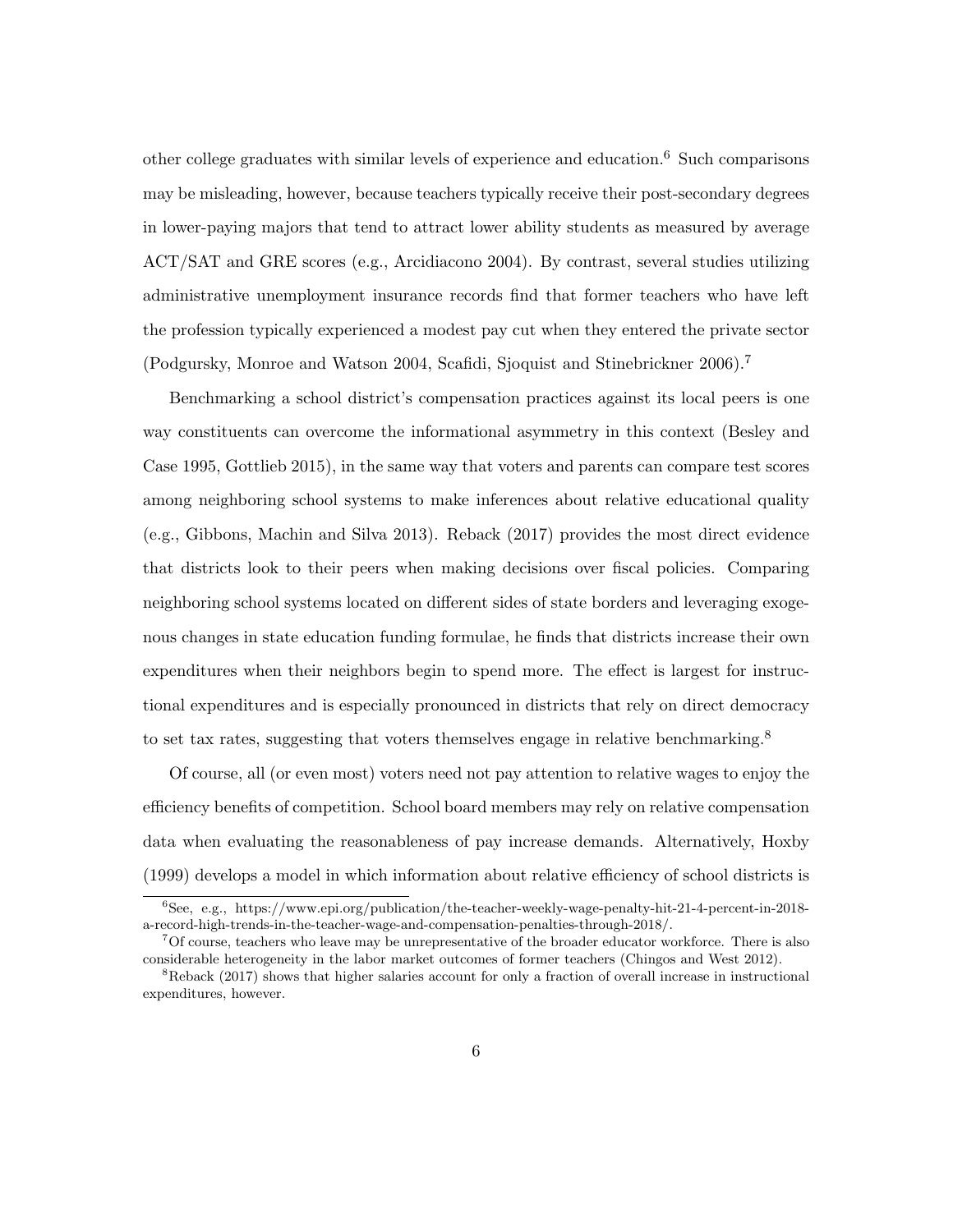capitalized into property values and competition leads to productivity gains, even in cases where few residents actually move across district lines. In each of these scenarios, education markets influence the extent to which "yardstick competition" provides useful information, however. In areas with just one or two districts, the amount of comparative information available is obviously limited. The same is also true in districts facing more competition but where school systems vary substantially in their size — for example, a market with one large district surrounded by several smaller minnows — as dissimilar districts may not provide useful or informative counterfactuals.<sup>9</sup>

Of course, the potential informational benefits of competition may be offset by the more direct impacts on the labor market. As I summarize in the introduction, evidence from the private sector suggests that more competitive labor markets may benefit employees by increasing their bargaining power in negotiations over compensation. In the public sector, competition could similarly encourage jurisdictions to "bid up" wages to attract or retain workers. This may be particularly true in education due to long-run, ongoing shortages of qualified teachers — especially in STEM subjects and special education.<sup>10</sup> For example, Jackson (2012) finds that the opening of nearby charter schools in North Carolina prompts traditional districts to increase teacher compensation in an effort to retain high-quality teachers. Just as a single-payer health care system can theoretically reduce costs by allowing the government to negotiate more favorable rates with providers, a concentrated teacher labor market could empower school districts to negotiate more favorable compensation terms with teachers, knowing that they have few outside options.

Motivated by the standard "monopsony" model of employee compensation from economics, there is a relatively large older literature that explores the impacts of labor market

<sup>&</sup>lt;sup>9</sup>In the logic of the Hoxby (1999) model, these districts are likely to serve different "types" of families and students.

<sup>&</sup>lt;sup>10</sup>Because teacher pay scales typically do not differentiate compensation based on individual teaching assignments, districts must compete by raising wages for all teachers, not just those in hard-to-staff fields.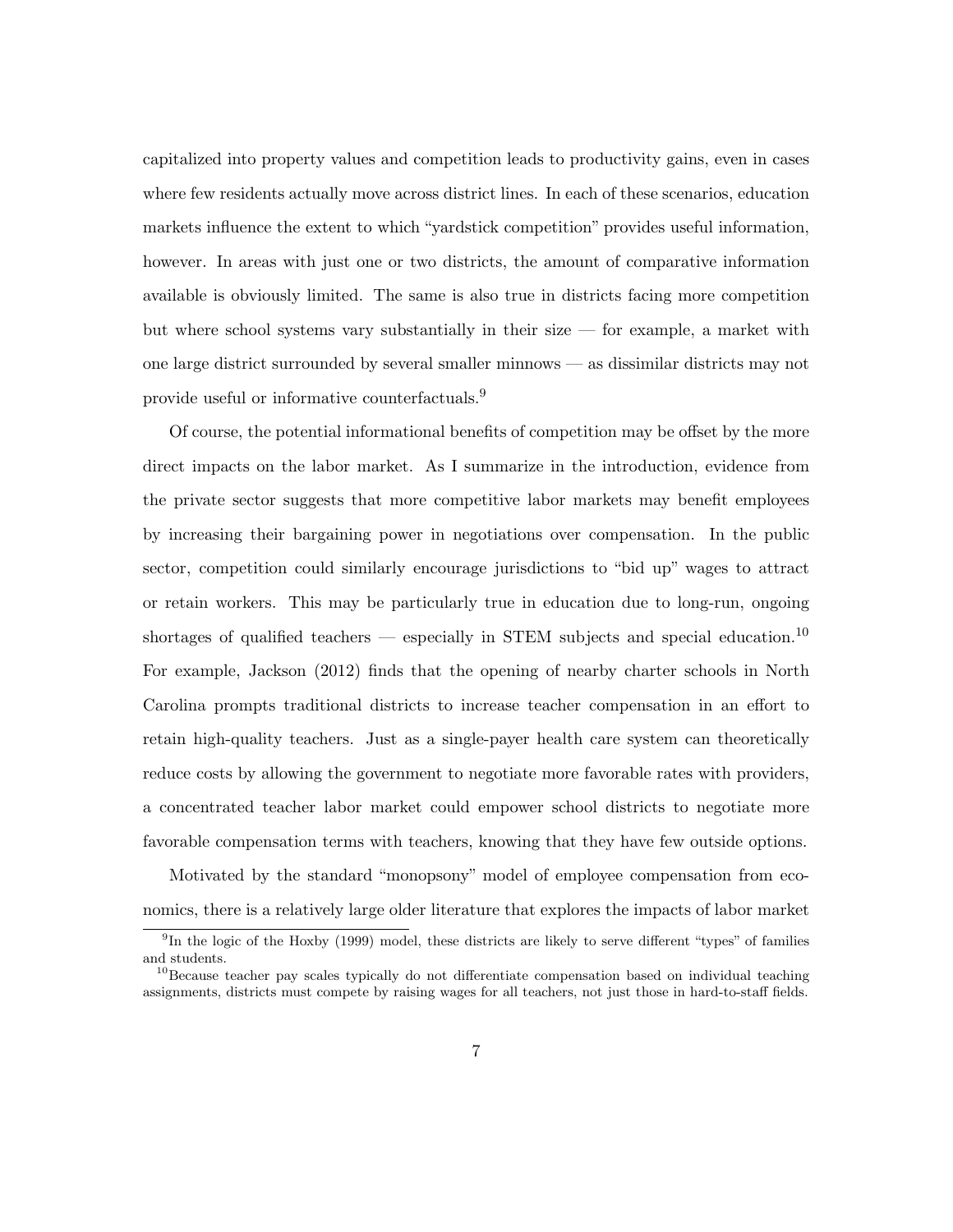concentration on teacher salaries (e.g., Medcalfe and Thornton 2006, Merrifield 1999). These studies have a number of methodological limitations, however. Nearly all tend to focus on a small number of school districts in a single state and are largely limited to cross-sectional variation in wages at a single snapshot in time, making them particularly vulnerable to omitted variable bias. Perhaps as a result of these limitations, the existing studies have produced mixed findings, some showing that concentration reduces wages, others that it increases wages, and yet others that find null effects. Only Taylor (2010) examines panel data on teacher salaries, focusing on a subset of 670 school districts in Texas. The study finds a positive average effect of market concentration on wages, which masks significant heterogeneity: At high baseline levels of competition, increased concentration appears to reduce wages, while in already concentrated markets, further consolidation drives up wages.

I make several important contributions to this literature. I utilize national data over a 20-year period, covering many more labor markets, and leverage a research design that can more credibly isolate causal effects. In addition, I can directly examine specific mechanisms, showing that the compensation practices of individual school districts actually respond to changes in market competition.

#### Data

To analyze the relationship between labor market concentration and teacher compensation, I rely on detailed records from the National Center for Education Statistics' Common Core of Data. The panel covers the period between 1996 and 2016 and includes information on school enrollment, staffing, and finances from the full universe of U.S. public school districts.<sup>11</sup>

 $11$ The data excludes private schools but does include public charters.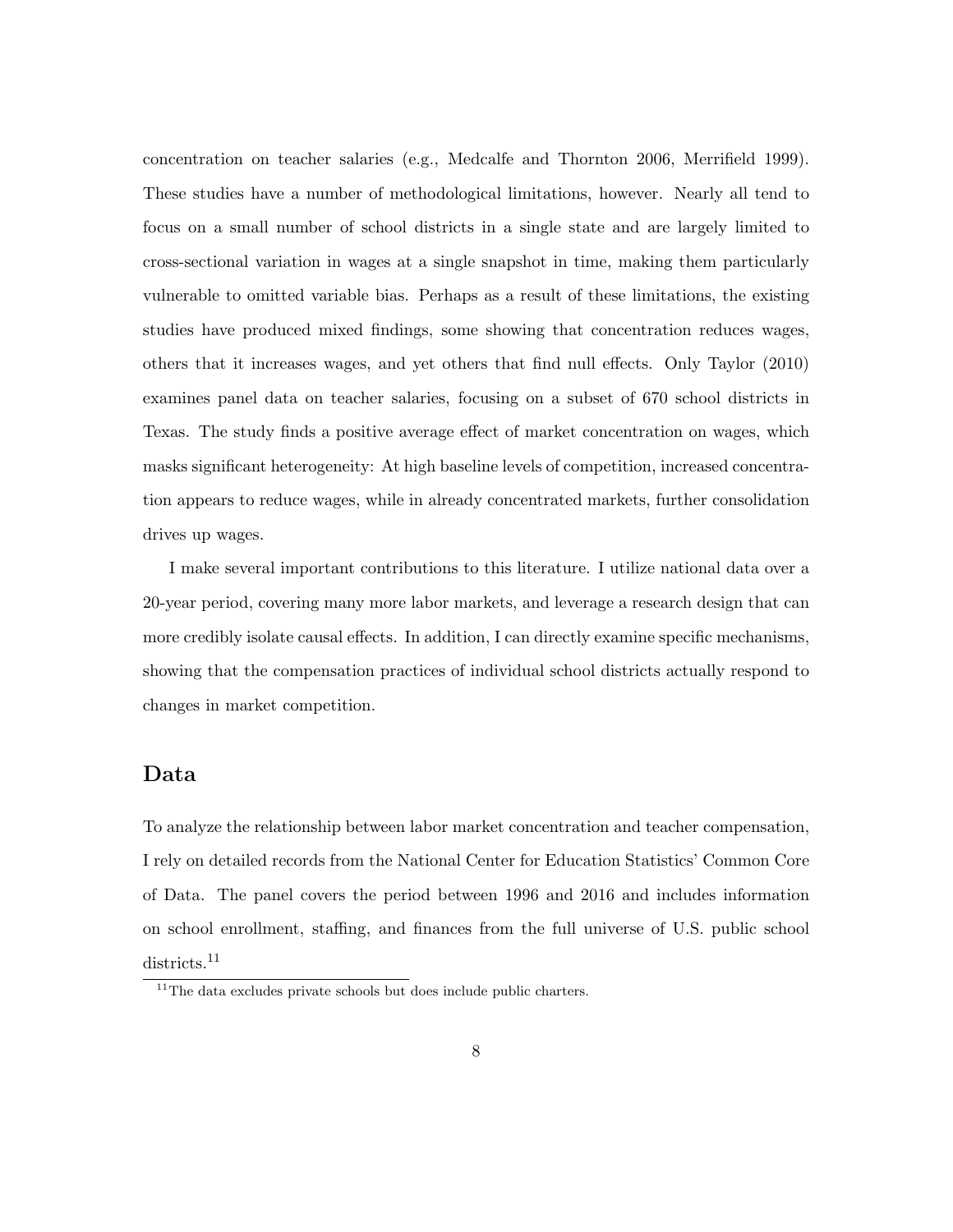#### Measuring Labor Market Concentration

Following much of the empirical literature, I measure market competition using a Herfindahl-Hirschman Index (HHI) of teacher employment concentration. Specifically, I begin by calculating each school district's share of total teacher employment measured in full-time equivalent (FTE) units in each county-year,  $s_{d,c,t}$ , with subscript d indexing districts. I then square each district's employment share and add up these squared shares within each county  $(c)^{12}$  for each year  $(t)$  to construct the HHI:

$$
\mathbf{HHI}_{c,t} = \sum_{d=1}^D s_{d,c,t}^2
$$

Theoretically, the index can range from 0 (representing a very large number of very small districts) to 1 (all teachers in a county working for a single district), with higher values corresponding to more concentrated labor markets.

For historical reasons, school district boundaries are required to be conterminous with county lines in some Southern states,  $^{13}$  with a single district educating all students in a county.<sup>14</sup> By construction, the HHI is equal to one in these counties. I remove these Southern states from the sample and focus on regions where multiple districts typically serve students in the same county and where I can leverage meaningful variation over time.

During the 20-year period I examine, the median HHI in my sample was 0.34 with a standard deviation of 0.19. For perspective, this is roughly half the level of concentration Benmelech, Bergman and Kim (Forthcoming) document among industries in the private sector during the same time period. In other words, the labor market for the average teacher

 $12\text{As a robustness check, I will also discuss results that use commute zones as the unit of analysis as well.}$  $13$ In some cases, county governments themselves run the school system.

 $14$ This system has changed somewhat due to a number of high-profile Southern district secession efforts

in more recent years. However, in these cases, the resulting changes in labor market concentration are less plausibly exogenous.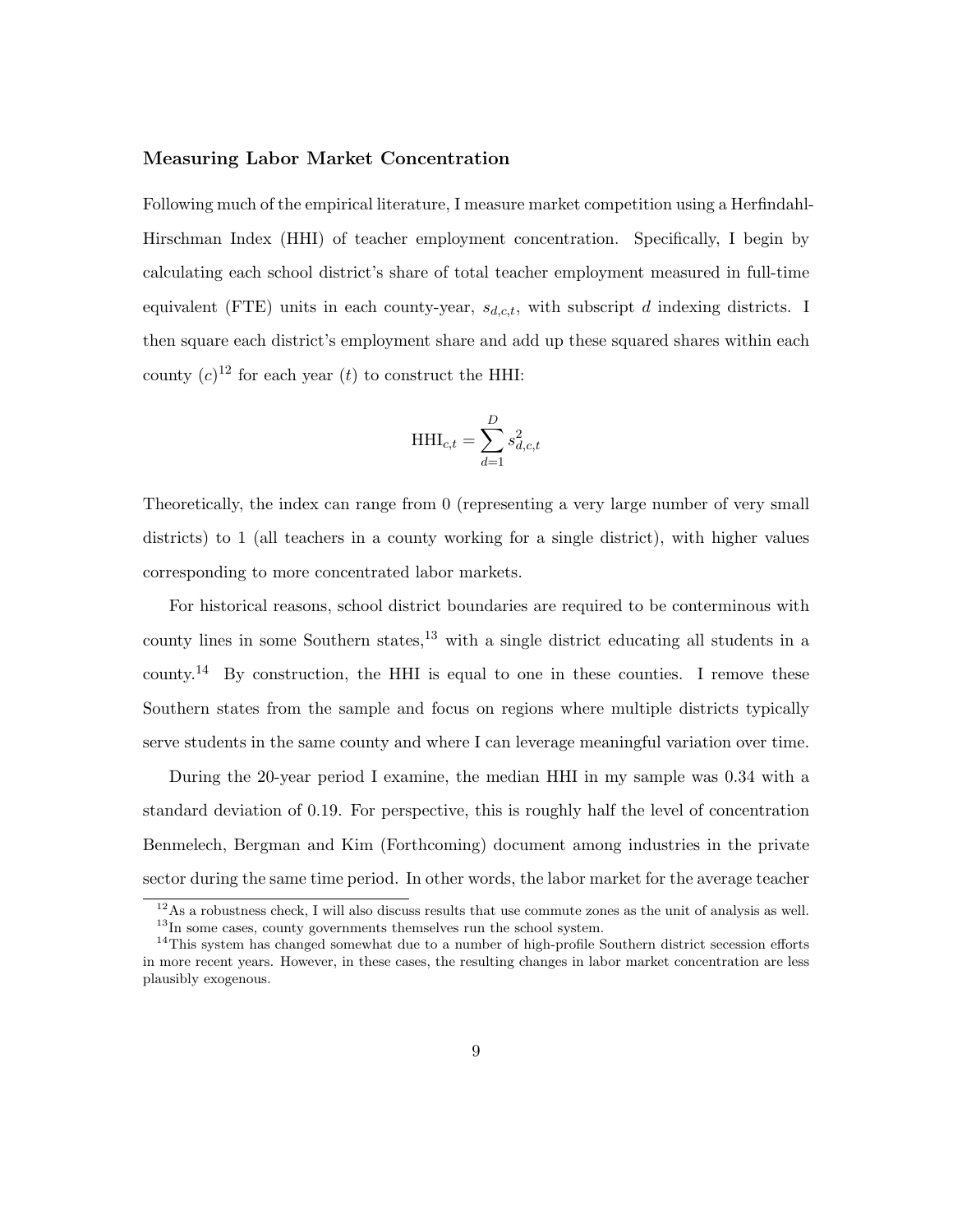is considerably more competitive — with more employment options — than is the case for many workers in the private sector. Although the annual median remained unchanged over time — varying only between 0.33 and 0.35 — we do observe considerable over-time changes within individual counties. The standard deviation for the change in HHI between 1996 and 2016 is 0.12. I leverage these within-county changes in the empirical analysis.

#### Teacher Compensation

NCES surveys of school districts include questions about their aggregate expenditures across detailed categories. To calculate the average salary in a given county, I add up the total spending on instructional salaries for districts within the same county and divide by the total number of FTE teachers employed by districts in that county. These figures are adjusted for inflation and presented in real 2012 dollars. My main analysis focuses on average county-level salaries, but when examining mechanisms, I present analyses using district-level data as well. Average district salaries are calculated similarly — dividing total reported spending on instructional salaries by total number of teacher FTEs. NCES data also include spending on non-salary fringe benefits such as health insurance and pensions and I add these costs to the wages to examine average total compensation in some specifications.

While the NCES data provide nationwide geographic coverage, they are sensitive to misreporting by districts, particularly for very small jurisdictions (Brunner, Hyman and Ju 2020). To address this concern, I exclude a small number of observations with clearly implausible values.<sup>15</sup>

<sup>&</sup>lt;sup>15</sup>Specifically, I drop counties (districts) that report an average salary of \$0 as well as observations that report an average salary of more than \$120,000 in the county (district) analyses.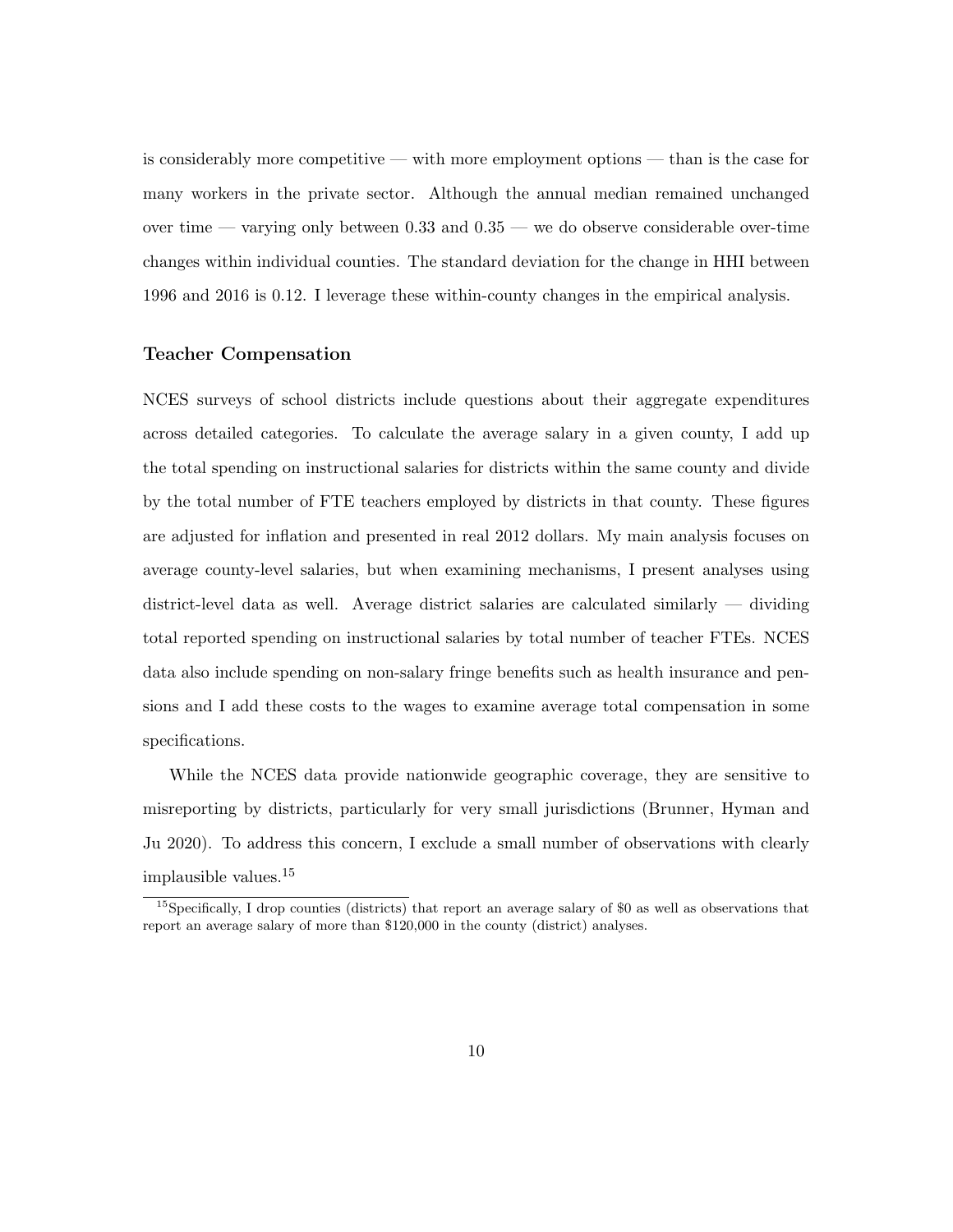## Empirical Strategy

To investigate the relationship between market concentration and teacher salaries, I estimate a variant of the standard difference-in-differences model:

$$
log(Salary)_{c,t} = \beta H H I_{c,t} + \gamma \mathbf{X}_{c,t} + \alpha_c + \delta_t + \epsilon_{c,t}
$$

where  $log(Salary)_{c,t}$  is the natural log of the average teacher salary in a county-year,  $HHI_{c,t}$ is the index of market concentration, matrix  $\mathbf{X}_{c,t}$  includes time-varying controls, and  $\alpha_c$  and  $\delta_t$  capture county and fiscal year fixed effects, respectively. The control variables include the share of public school students who are white, percent of students who qualify for free or reduced-priced lunch (capturing socioeconomic status) and the natural log of the total teacher FTEs employed in a county. I also cluster the standard errors by county to account for autocorrelation. With salary measured in logs, the coefficient  $\beta$  can be interpreted as the percent change in mean wages associated with full unit change in market competition. Dividing the coefficient by ten thus corresponds to the rough effect of a one within-county standard deviation change in market concentration observed in the data.

Because the county fixed effects absorb all unmeasured time-invariant characteristics, the model leverages changes in market concentration and average salaries over time to identify the effects. Nevertheless, there remain potential challenges to interpreting the estimates causally. One possibility is that students sort across districts within counties in a way that could confound the relationship. For example, if higher-paying districts are able to hire better teachers and provide a superior education, they might gain student enrollments from nearby districts. Over time, higher-paying districts would come to account for a larger share of teacher employed in a county<sup>16</sup> and thus cause both the county-average wages

 $16$ Because student-teacher ratios vary only modestly, there is a very strong correlation between a district's share of student enrollment and its share of teacher employment.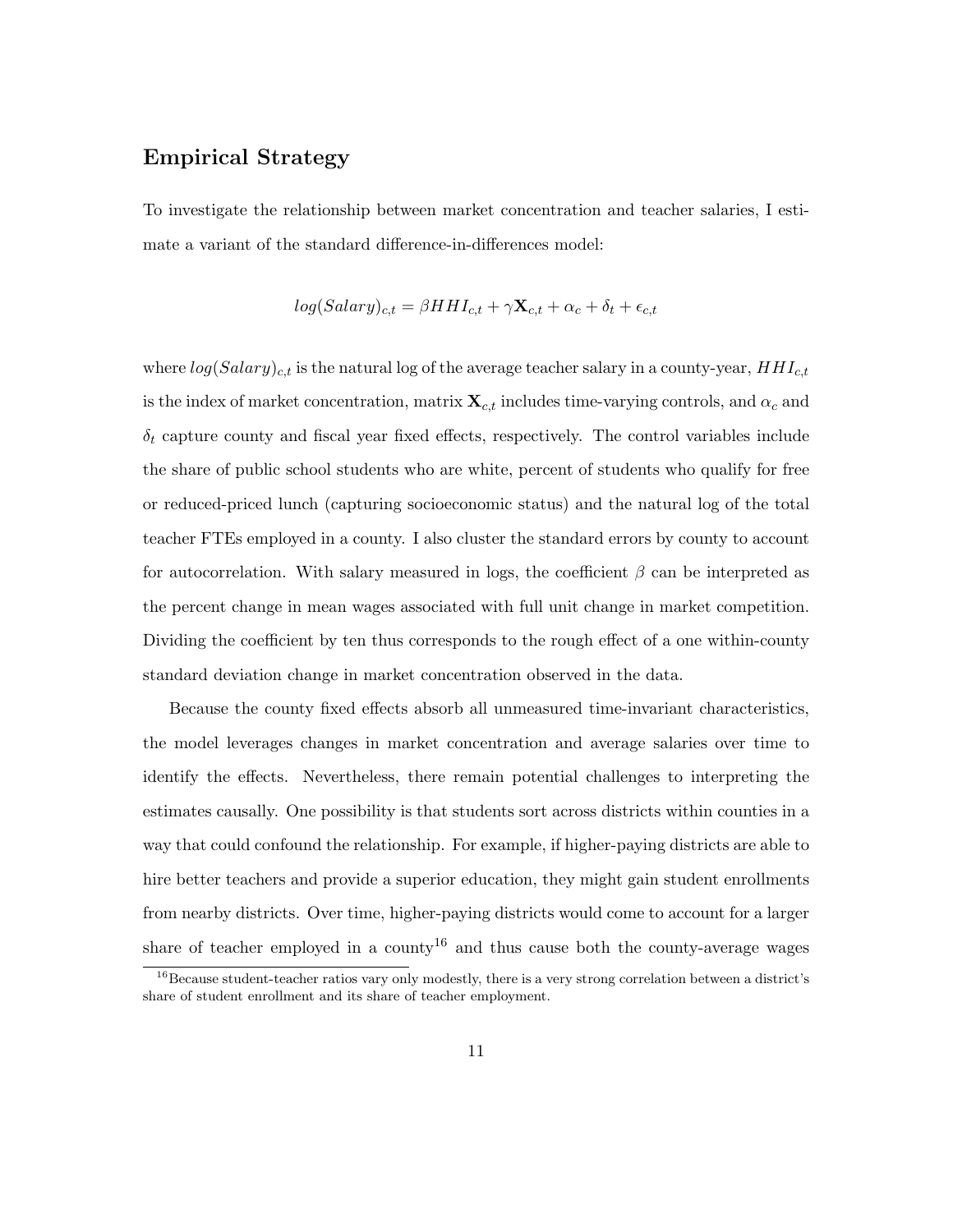and market concentration to increase in tandem. Alternatively, districts paying unusually high salaries maybe particularly inefficient or effective, consequently losing enrollments to nearby jurisdictions over time. This would also affect both the average county-level salaries and measured competition. In each of theses hypothetical scenarios, we would observe an association between changes in market concentration and average wages measured at the county level even if there are no actual changes in district-level salaries. This could occur because a district's share of teacher employment  $(s_{d,c,t})$  is used to calculate the market concentration while also determining how much weight a district receives in the computation of the average county salary.

To account for such potential compositional changes, I also run the analysis at the school district level using the following specification:

$$
\log(\text{Salary})_{d,c,t} = \beta \text{HHI}_{c,t} + \gamma \mathbf{X}_{d,c,t} + \alpha_d + \delta_t + \epsilon_{d,c,t}
$$

with the dependent variable measured at the district level and district fixed effects replacing the county effects. The matrix  $X$  includes the same time-varying controls but also measured at the school district level. This specification examines how the compensation practices of individual districts respond to changes in labor market competition in their home counties and is unaffected by changes in the relative market shares of high- and low-paying districts.

Table 1 reports summary statistics for all of the data used in the analysis. The top panel covers the the aggregate county-level sample, while the bottom panel is at the level of individual school districts.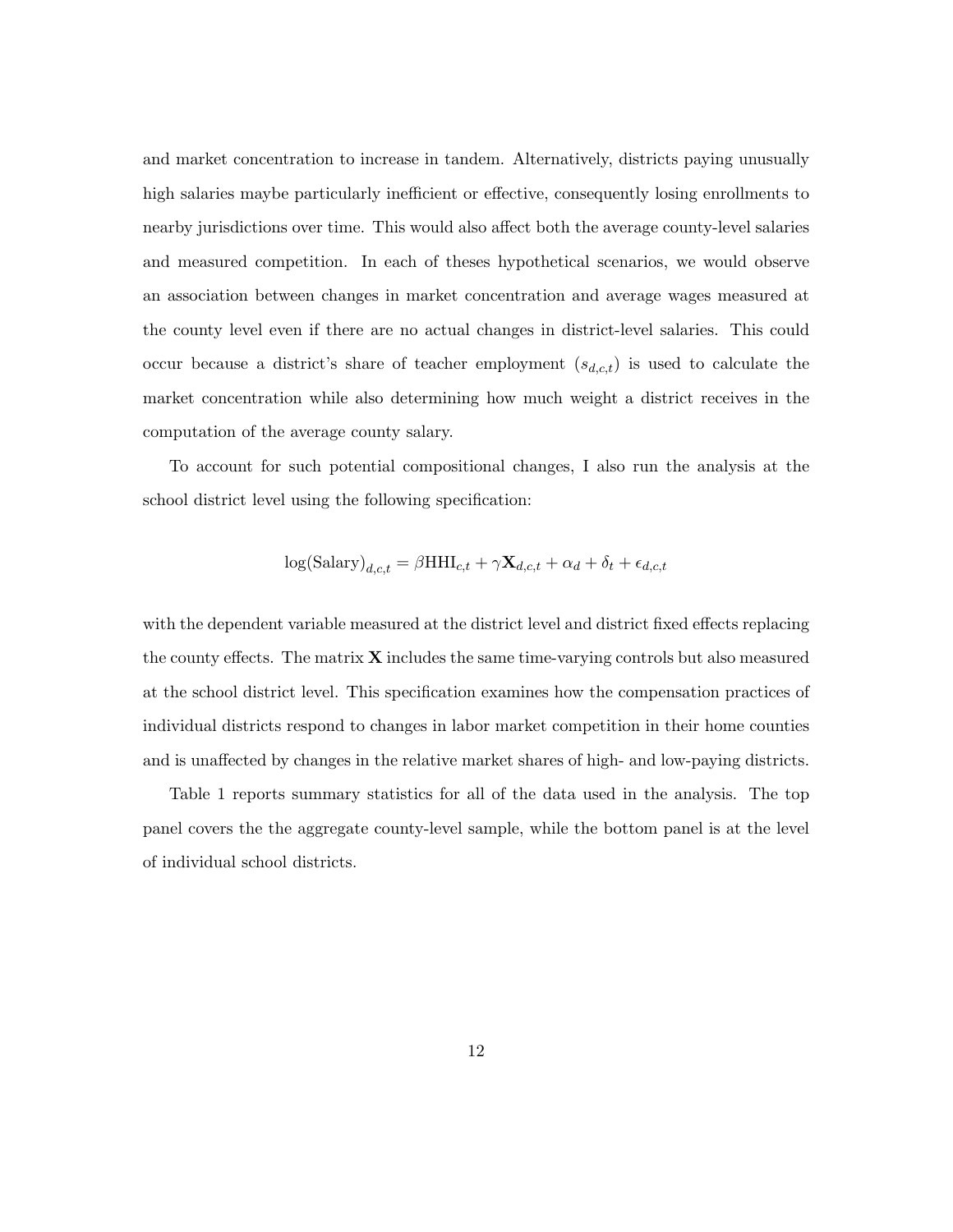|                                             | $\left( 1\right)$ | $\left( 2\right)$ | (3)   | (4)            | (5)   |
|---------------------------------------------|-------------------|-------------------|-------|----------------|-------|
| VARIABLES                                   | N                 | mean              | sd    | min            | max   |
| Panel A: County-Level Sample                |                   |                   |       |                |       |
| log(Salary)                                 | 38,296            | 10.93             | 0.196 | 9.834          | 11.69 |
| log(Benefits)                               | 38,296            | 9.669             | 0.460 | 8.351          | 11.76 |
| $log(Tot.$ Compensation)                    | 38,296            | 11.19             | 0.236 | 10.07          | 12.23 |
| HHI                                         | 38,296            | 0.367             | 0.186 | 0.0189         | 0.991 |
| White $(\%$ of Enrollment)                  | 38,296            | 75.97             | 23.38 | $\Omega$       | 100   |
| Free/Reduced-Priced Lunch (% of Enrollment) | 38,296            | 39.32             | 18.55 | $\Omega$       | 100   |
| log(Teacher FTEs)                           | 38,296            | 6.055             | 1.258 | 1.099          | 11.30 |
|                                             |                   |                   |       |                |       |
| Panel B: District-Level Sample              |                   |                   |       |                |       |
| log(Salary)                                 | 240,021           | 10.96             | 0.284 | 3.594          | 11.70 |
| <b>HHI</b>                                  | 240,021           | 0.250             | 0.169 | 0.0189         | 0.991 |
| White $(\%$ of Enrollment)                  | 240,021           | 74.90             | 28.01 | $\overline{0}$ | 100   |
| Free/Reduced-Priced Lunch (% of Enrollment) | 240,021           | 38.53             | 23.81 | $\theta$       | 100   |
| log(Teacher FTEs)                           | 240,021           | 4.147             | 1.387 | $\Omega$       | 10.49 |
| Market Share $(\%)$                         | 240,021           | 14.75             | 18.16 | 0.00249        | 99.53 |

Table 1: Summary Statistics

#### Results

Table 2 presents the results from the market-level analysis. The first column focuses on average salary and finds a strong positive association between labor market concentration and pay. A standard deviation increase in concentration<sup>17</sup> corresponds to a 3.2 percent increase in average teacher salaries. This effect is economically meaningful, equal to a roughly \$1,800 annual pay raise for each teacher. Importantly, it has the opposite sign of what one would predict on the basis of monopsony research from the private sector.

The remaining columns present comparable results for non-wage benefits and total compensation, which combines benefits and salaries. The relationship remains positive and highly significant for each component of the compensation package. The estimates imply that that a standard-deviation increase in market concentration translates into a \$2,100 increase in total compensation per teacher. To check the robustness of the results, I replicate these analyses using state-by-year (instead of year) fixed effects in the Supple-

 $^{17}\mathrm{As}$  noted above, I'm using the within-district standard deviation.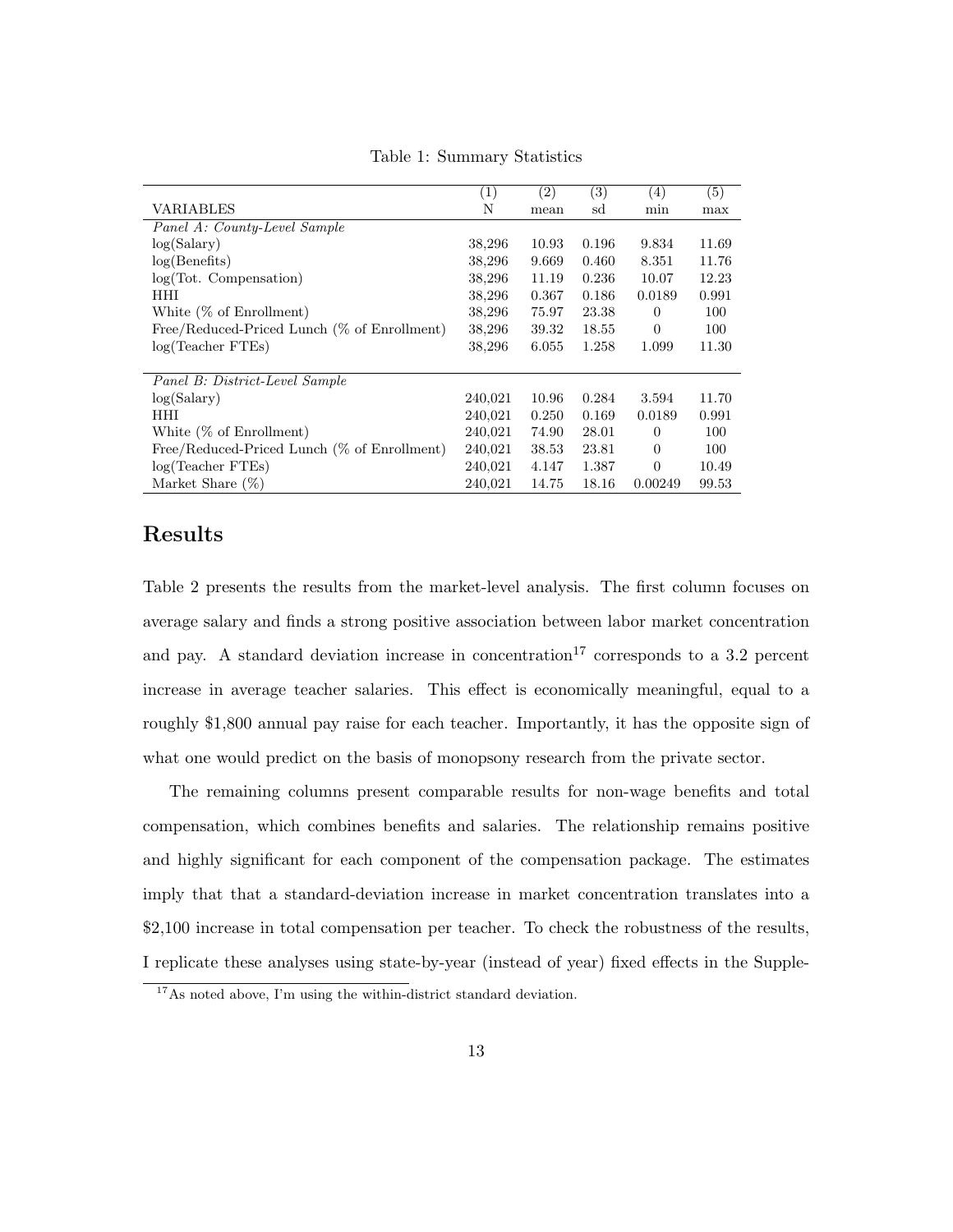|                       | (1)         | $\left( 2\right)$ | (3)             |
|-----------------------|-------------|-------------------|-----------------|
| VARIABLES             | log(Salary) | log(Benefits)     | log(Tot. Comp.) |
|                       |             |                   |                 |
| HHI                   | $0.269***$  | $0.199***$        | $0.238***$      |
|                       | (0.0363)    | (0.0454)          | (0.0351)        |
|                       |             |                   |                 |
| Observations          | 38,296      | 38,296            | 38,296          |
| R-squared             | 0.299       | 0.715             | 0.537           |
| Number of Counties    | 1,870       | 1,870             | 1,870           |
| Time-Varying Controls | Х           | Х                 | Х               |
| County FE             | Х           | Х                 | Х               |
| Year FE               | Х           | Х                 | Х               |

Table 2: Labor Market Concentration and Average Teacher Compensation

Robust standard errors clustered by county in parentheses \*\*\* p<0.01, \*\* p<0.05, \* p<0.1

Control variables include percent of enrolled students who are white, percent free and reduced-priced lunch, and the log of total county teacher employment (FTEs).

mental Appendix (see Table A1). Although the point estimates are somewhat smaller, they remain positive and statistically significant.

To address the possibility that the aggregate relationships may be biased by compositional changes — with high-paying districts gaining or losing market share over time — Table 2 replicates the main results using school district-level data. The analysis examines changes in average salaries within districts over time. The first model replicates my main specification and again finds that greater labor market concentration is associated with higher average salaries, although the effect size is smaller. A one standard deviation increase in market concentration corresponds to a \$550 increase in average wages. In the second column, I further control for each school district's market share — the fraction of a county's total teachers that it employs. Strikingly, the effect of market share is a precisely estimated zero, while the effect of aggregate market concentration actually increases somewhat in size. In other words, teacher salaries respond to changes in the broader labor market for teachers, not individual districts' hiring patterns and needs.

A causal interpretation of these results requires assuming that counties (or districts)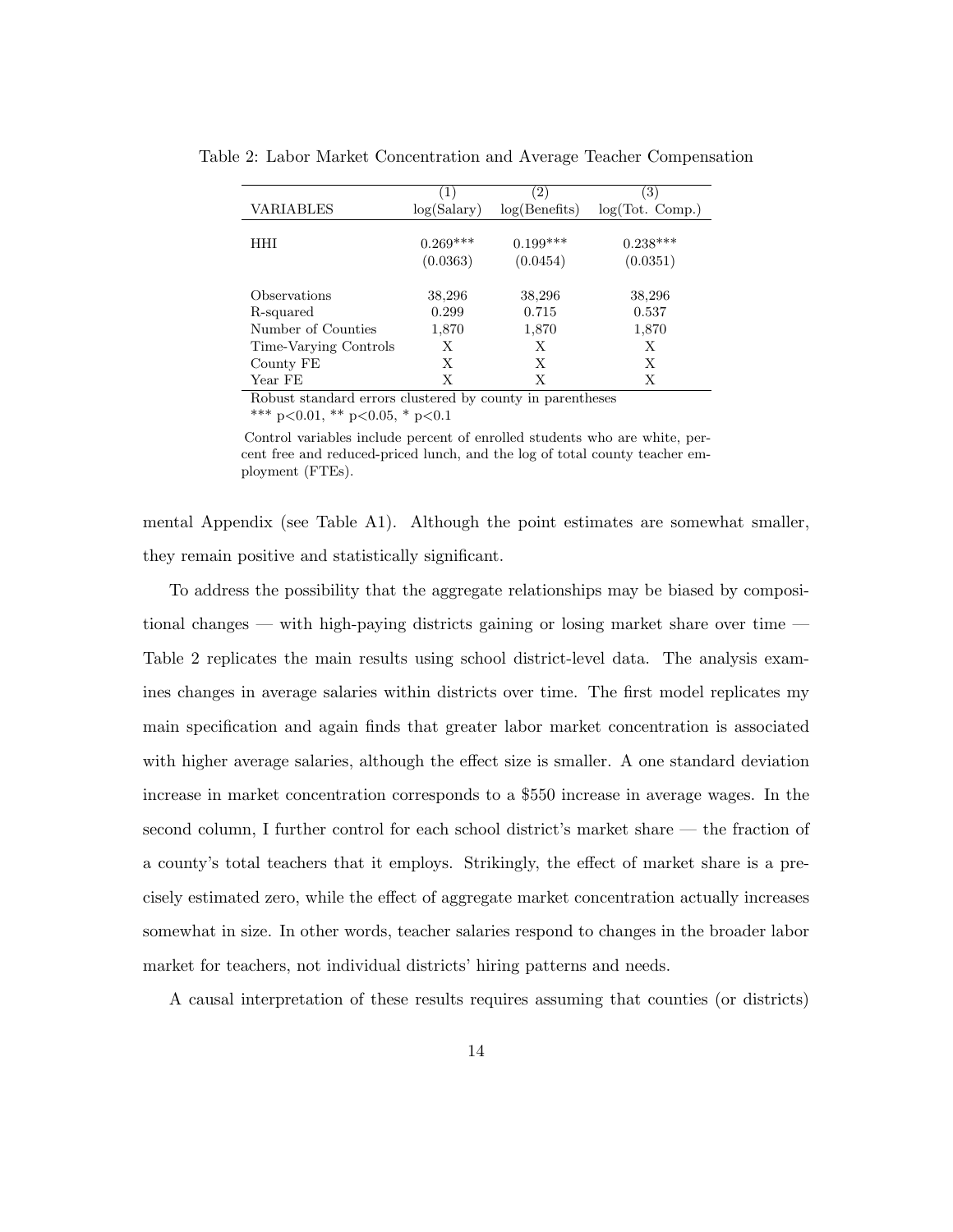|                            | $\left(1\right)$ | (2)         |
|----------------------------|------------------|-------------|
| VARIABLES                  | log(Salary)      | log(Salary) |
|                            |                  |             |
| HHI                        | $0.0756***$      | $0.0915***$ |
|                            | (0.0205)         | (0.0244)    |
| District Market Share      |                  | $-0.000532$ |
|                            |                  | (0.000381)  |
|                            |                  |             |
| Observations               | 240,021          | 240,021     |
| R-squared                  | 0.160            | 0.160       |
| Number of School Districts | 15,150           | 15,150      |
| Time-Varying Controls      | Х                | Х           |
| District FE                | X                | X           |
| Year FE                    | Х                | Х           |

Table 3: Local Labor Market Concentration and Average Teacher Salaries, Within-District Results

Robust standard errors clustered by school district in parentheses \*\*\* p<0.01, \*\* p<0.05, \* p<0.1

Control variables include percent of enrolled students who are white, percent free and reduced-priced lunch, and the log of total county teacher employment (FTEs).

would have followed parallel trends over time were it not for the changes in the local labor market conditions. Because my treatment variable of interest is continuous, this assumption is difficult to test visually by simply plotting event study coefficients as one would typically do with a dichotomous treatment. Instead, I estimate models that includes both a lag and three leads of HHI. These results are presented in Table A2 in the Supplemental Appendix. In the case of both the county- and district-level models, the lag and two of three leads are not significant and close to zero. In each specification, however, one of the three leads is significant  $-t+1$  for the county model and  $t+2$  for districts. Both significant coefficient have the opposite sign, suggesting a negative association between average salaries and future increases in market concentration, and are substantially smaller than the contemporaneous effect. Thus, it is unlikely that preexisting trends are driving the estimates.

Several additional analyses further strengthen the causal interpretation of these re-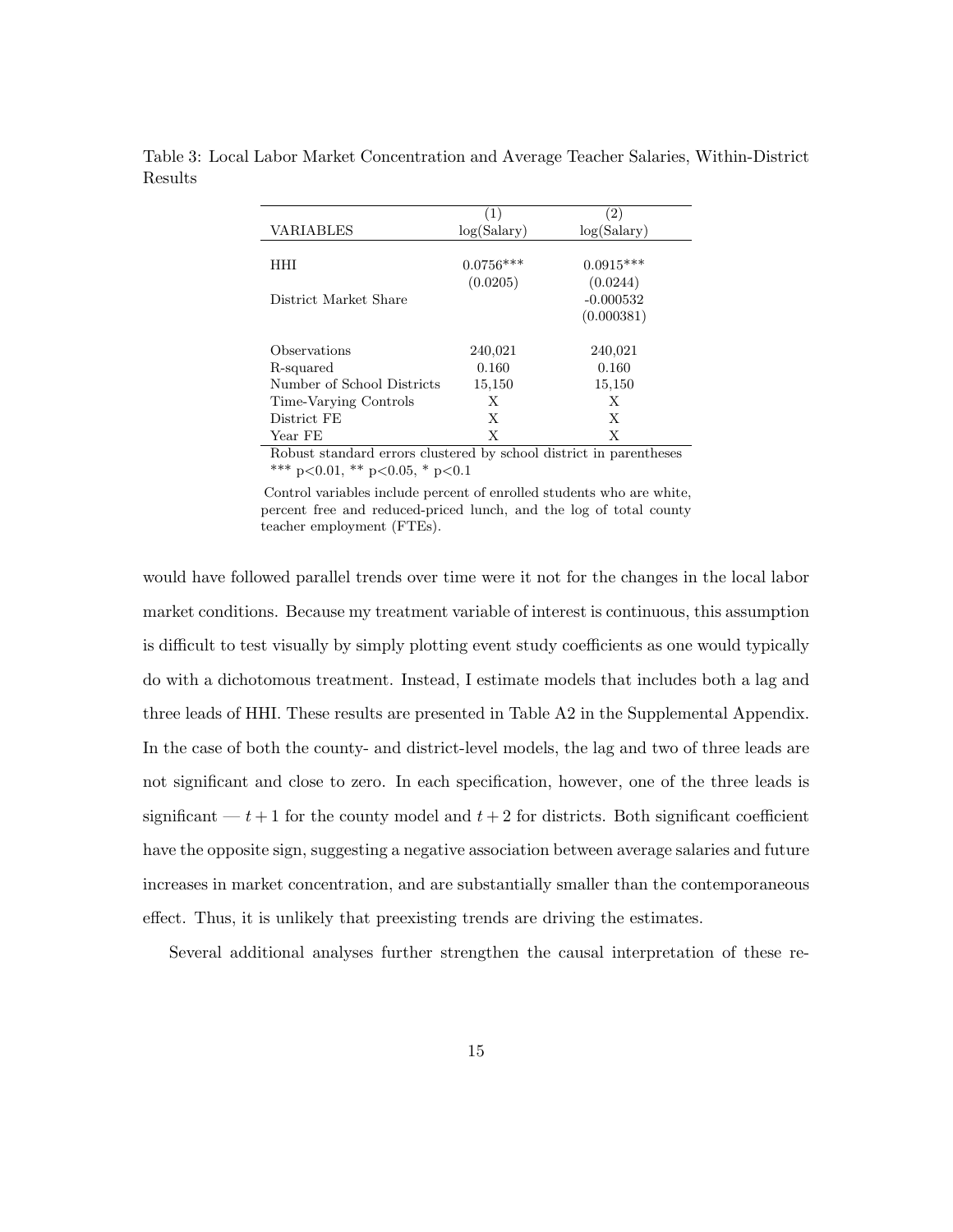sults.<sup>18</sup> First, in a placebo specification, changes in labor market concentration have no effect on school district student enrollment. Second, one may be concerned that the control variables I include may themselves be "post-treatment" outcomes. Indeed, higher levels of market competition are associated with significantly lower employment levels, which I include as a control in my preferred specification. Removing these controls does not change the substantive results — in fact, the point estimates on competition become considerably larger.<sup>19</sup> Third, the effect is not driven by the splitting or consolidation of school districts over time. Change in the number of districts explains less than 5 percent of the withincounty variation in teacher labor market competition over time and is not itself associated with changes in average teacher salaries.

As an additional robustness check, I also re-estimate the results using the commute zone as the geographic bound of each labor market.<sup>20</sup> These are reported in Table A3 in the Supplemental Appendix. While both measures appear to matter — with higher levels of concentration associated with significantly higher wages — the effect of county-level labor market concentration is considerably larger.

#### Mechanisms

The results presented thus far pose a puzzle: Why does concentration in the labor market for public school teachers result in higher salaries, when the opposite is true in the private sector? Put differently, why don't school districts use their market power to negotiate a better bargain for their taxpayers?

One possibility is that incumbent school board members do not face strong electoral

<sup>18</sup>All of these results are available upon from the author.

 $19$ In addition, I find no significant impact on total spending because the reduction in employment levels appears to offset the increase in per-employee compensation.

<sup>&</sup>lt;sup>20</sup>While the cross-sectional correlation between county- and commute zone-level labor market competition is modestly correlated  $(r = 0.4)$ , the over-time change in these measures are almost completely uncorrelated  $(r = 0.12$  for the correlation between the first differences).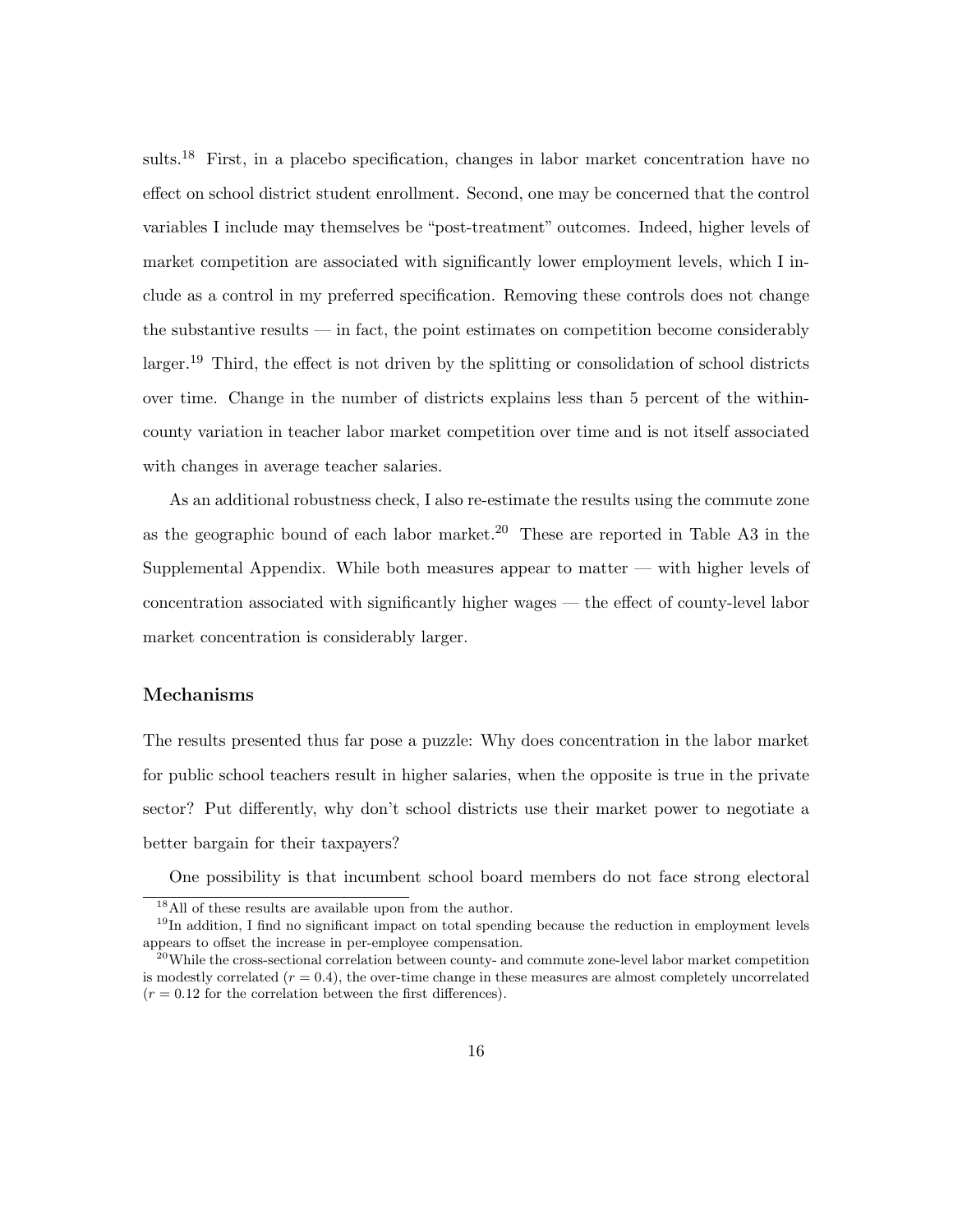incentives to prioritize efficiency or perhaps must trade off these considerations against competing demands from interest groups. For example, educators are themselves heavily overrepresented on school boards. Shi and Singleton (2019) examine school board elections in California — a unique state in that candidates can voluntarily list their occupations on the ballot — and find that nearly one in five elected school board members self-identifies as a teacher. Using variation due to random ordering of candidate names on the ballot, they find that electing more educators to the school board results in higher teacher salaries, suggesting that interest groups play an important role in determining compensation practices and that school board members are not simply responding to the preferences of the median voter.

Even when teachers do not directly serve on local boards, teachers' unions remain very active in school board elections, including canvassing and phone banking, raising money, and offering endorsements. Moe (2006) finds that school board candidates endorsed by the teachers' union are much more likely to win. Indeed, a union's endorsement is more electorally beneficial than the perks of incumbency, he shows. If incumbents' electoral fortunes are closely tied to pleasing teacher interests, they may face strong cross-pressures when negotiating compensation. Although these cross-pressures are likely to exist regardless of the labor market context, Hoxby (2000) argues that districts in more competitive markets have stronger incentives to prioritize efficiency.<sup>21</sup>

If higher salaries observed in concentrated markets are due to greater agency loss, we would expect this effect to be most pronounced in contexts where teacher unions exercise more political power and where school board members face the strongest interest group pressures. Although I cannot examine these directly, I do look at two important proxies

 $21$ Although her focus is on market competition measured in terms of school district choice and student enrollment, student enrollment concentration and teacher labor market concentration are highly correlated  $(r = 0.95)$  in my data. That is not surprising, as school districts that hire a larger share of teachers in a region typically do so because they enroll a larger share of students.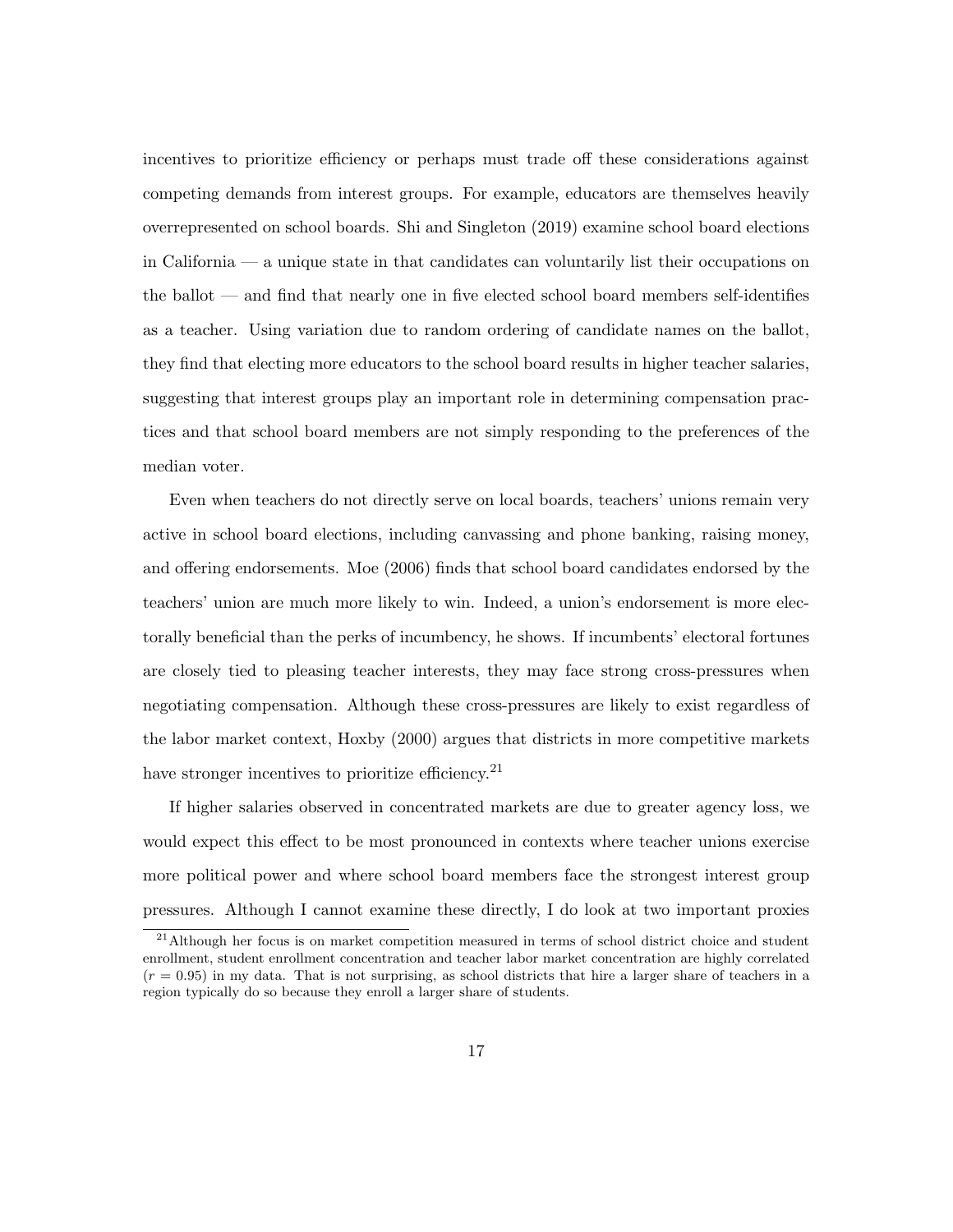that scholars have argued predict teacher union political influence. First, following Brunner, Hyman and Ju (2020), I examine differences in public sector unionization. Specifically, I identify states that require school districts to bargain collectively, as measured in the NBER Public Sector Collective Bargaining Law Data Set. Second, there is compelling evidence that teachers account for a larger share of the electorate, and thus may have greater political influence, in low-turnout elections. A number of studies find that school districts that elect their boards during off-year or off-cycle elections pay teachers more compared to districts that utilize even-year, November elections (Anzia 2011; 2012, Berry and Gersen 2011). To capture these dynamics, I examine the interaction between labor market concentration and election timing, utilizing Anzia's (2011) state-level coding.

The results of these analyses are presented in Table 4. The first column provides evidence that the effect of market concentration is somewhat larger in states with duty-tobargain laws, although the interaction is not statistically significant. Importantly, however, this accounts for only a small part of the overall effect, with a large positive relationship even in states with weaker collective bargaining laws. The second column breaks down the results by election timing, with states using uniformly off-cycle elections representing the baseline category. Although the effect does appear to be smaller in states where timing of school board elections varies, it is actually largest in states with on-cycle timing, where teachers represent the smallest share of the electorate (see Kogan, Lavertu and Peskowitz 2018). While admittedly suggestive rather than definitive, this evidence does not suggest that the association between market concentration and compensation is due to interest groups exercising greater influence in less competitive markets.

In the last column of Table 4, I examine whether the impact of market concentration is moderated by the ability of districts to recruit new teachers from the private sector, taking advantage of the passage of the No Child Left Behind Act in 2001. Most relevant for the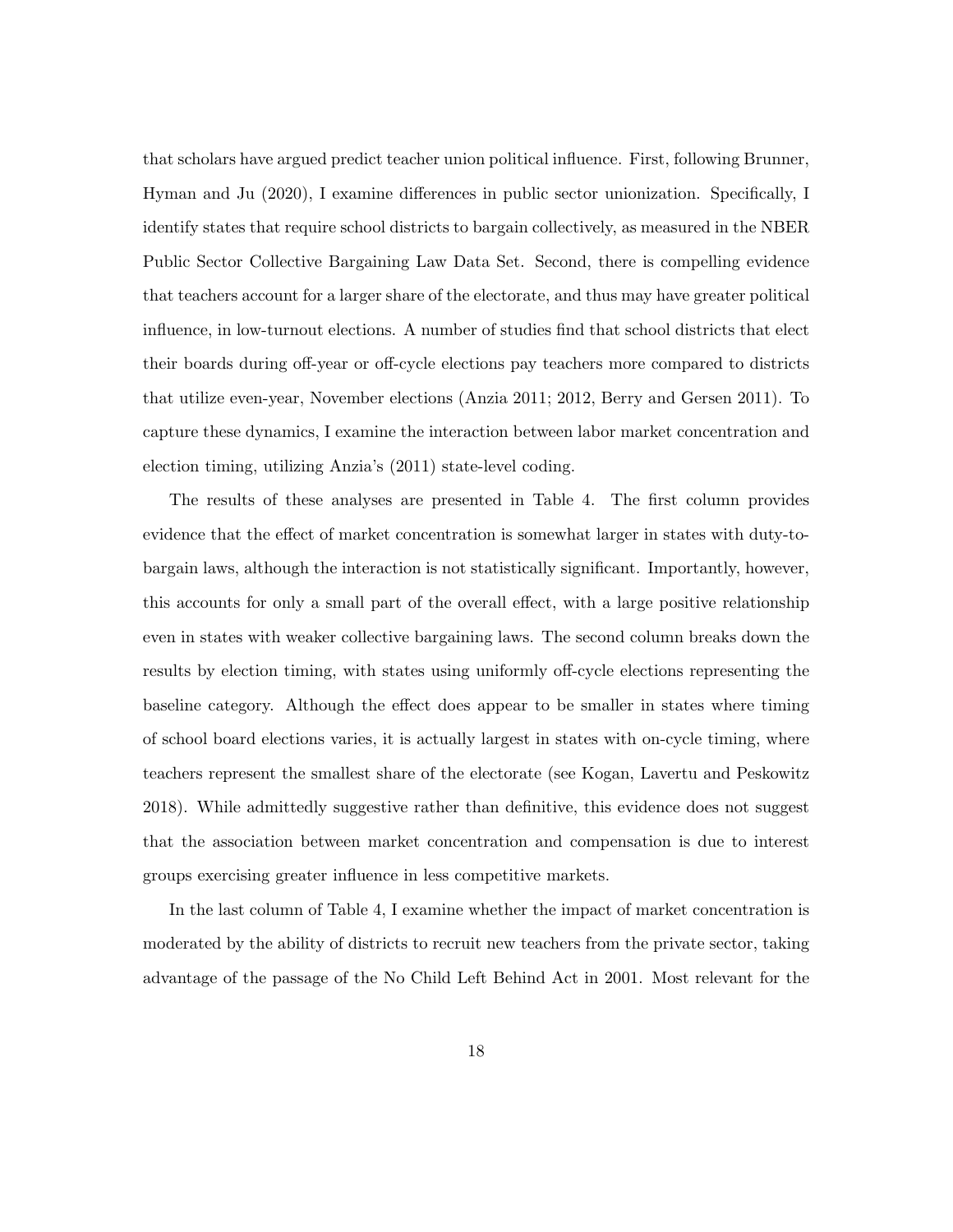present analysis, the law required that students be taught only by "highly qualified" teachers, defined as teachers who obtain state certification and demonstrate content knowledge in their area of instruction. The main impact of this provision was to discourage districts from hiring teachers without formal certification, using emergency certificates or temporary waivers, thus further restricting the available teacher pool and perhaps making the competitive structure of the labor market for existing teachers a more binding constraint. I do find evidence that the effect of labor market concentration on salaries became somewhat stronger after NCLB, although the substantive magnitude is small and arguably has the wrong sign.<sup>22</sup>

|                                  | $\left( 1\right)$ | $\left( 2\right)$ | $\left( 3\right)$ |
|----------------------------------|-------------------|-------------------|-------------------|
| VARIABLES                        | log(Salary)       | log(Salary)       | log(Salary)       |
|                                  |                   |                   |                   |
| HHI                              | $0.235***$        | $0.236***$        | $0.255***$        |
|                                  | (0.0655)          | (0.0464)          | (0.0371)          |
| HHI <sup>*</sup> Duty to Bargain | 0.0453            |                   |                   |
|                                  | (0.0783)          |                   |                   |
| HHI <sup>*</sup> Mixed Timing    |                   | $-0.113$          |                   |
|                                  |                   | (0.104)           |                   |
| $HHI * On-Cycle$ Timing          |                   | $0.211***$        |                   |
|                                  |                   | (0.0733)          |                   |
| HHI * Post-NCLB                  |                   |                   | $0.0191**$        |
|                                  |                   |                   | (0.00955)         |
|                                  |                   |                   |                   |
| Observations                     | 38,296            | 38,296            | 38,296            |
| R-squared                        | 0.299             | 0.301             | 0.299             |
| Number of Counties               | 1,870             | 1,870             | 1,870             |
| Time-Varying Controls            | X                 | X                 | X                 |
| County FE                        | X                 | X                 | X                 |
| Year FE                          | X                 | X                 | X                 |

Table 4: Testing Mechanisms: Collective Bargaining, Election Timing, and NCLB

Robust standard errors clustered by county in parentheses \*\*\* p<0.01, \*\* p<0.05, \* p<0.1

Control variables include percent of enrolled students who are white, percent free and reduced-priced lunch, and the log of total county teacher employment (FTEs).

<sup>22</sup>We would expect the "highly qualified" requirement to increase district competition for existing teachers, which would suggest a larger pay premium post-NCLB in more competitive — not concentrated — markets.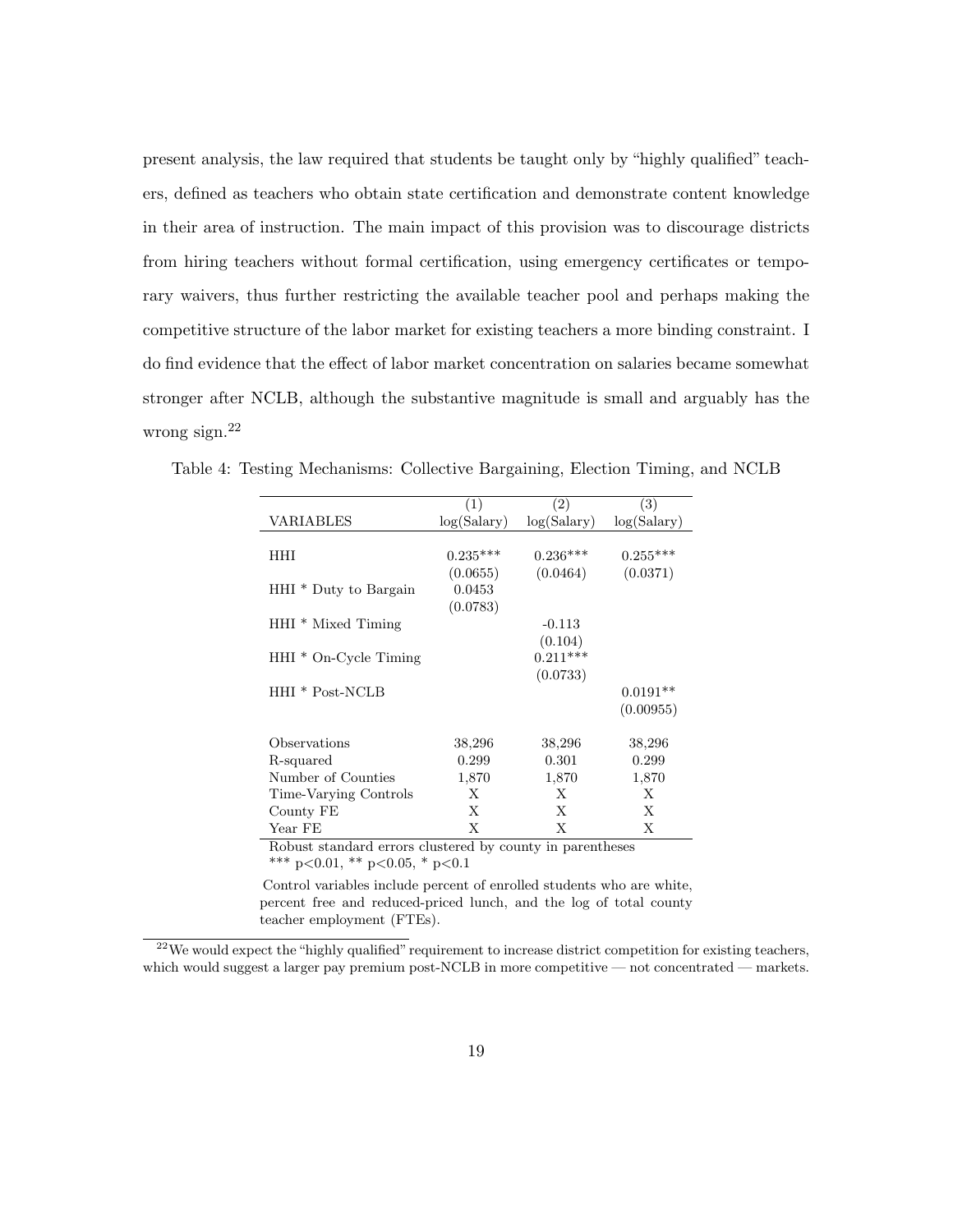To examine potentially nonlinear effects, I divide the HHI measure into ten equally sized bins and estimate a nonparametric model that does not impose functional form assumptions on the relationship between competition and compensation. The coefficients and associated confidence intervals are plotted in Figure 1. The top panel presents the results from the aggregate, county-level model, while the bottom panel reports estimates from the district-level specification. Both suggest that a marginal increase in market concentration matters more in already concentrated markets, and this is particularly pronounced in the school district sample. Increasing the HHI from 0 to 0.5 has a minimal impact on salaries in the district sample but the slope increases sharply when concentration exceeds 0.7, although the individual point estimates are somewhat imprecise. It's noteworthy that there is no evidence of greater concentration producing downward pressures on salaries at any level of baseline market concentration, in contrast with the predictions from the standard monopsony model.

Although there are a variety of plausible explanations for the nonlinear nature of the effects, these results are consistent with the "yardstick competition" mechanism. In a competitive environment, a modest increase in market concentration is unlikely to matter because voters would continue to have access to comparative information from a sufficient number of neighbouring districts to construct a meaningful benchmark. At very high levels of market concentration, in counties where just one big district employs an overwhelming majority of teachers,<sup>23</sup> voters, taxpayers, school board members, and administrators are likely to find it much more difficult to track down useful comparative data on teacher compensation, however.

Taken as a whole, the results suggest that weakened voter oversight, rather than an increase in political influence of educator interest groups, is probably responsible for the

 $^{23}$ In the average county with HHI above 0.7, the largest district employees more than 80 percent of all teachers.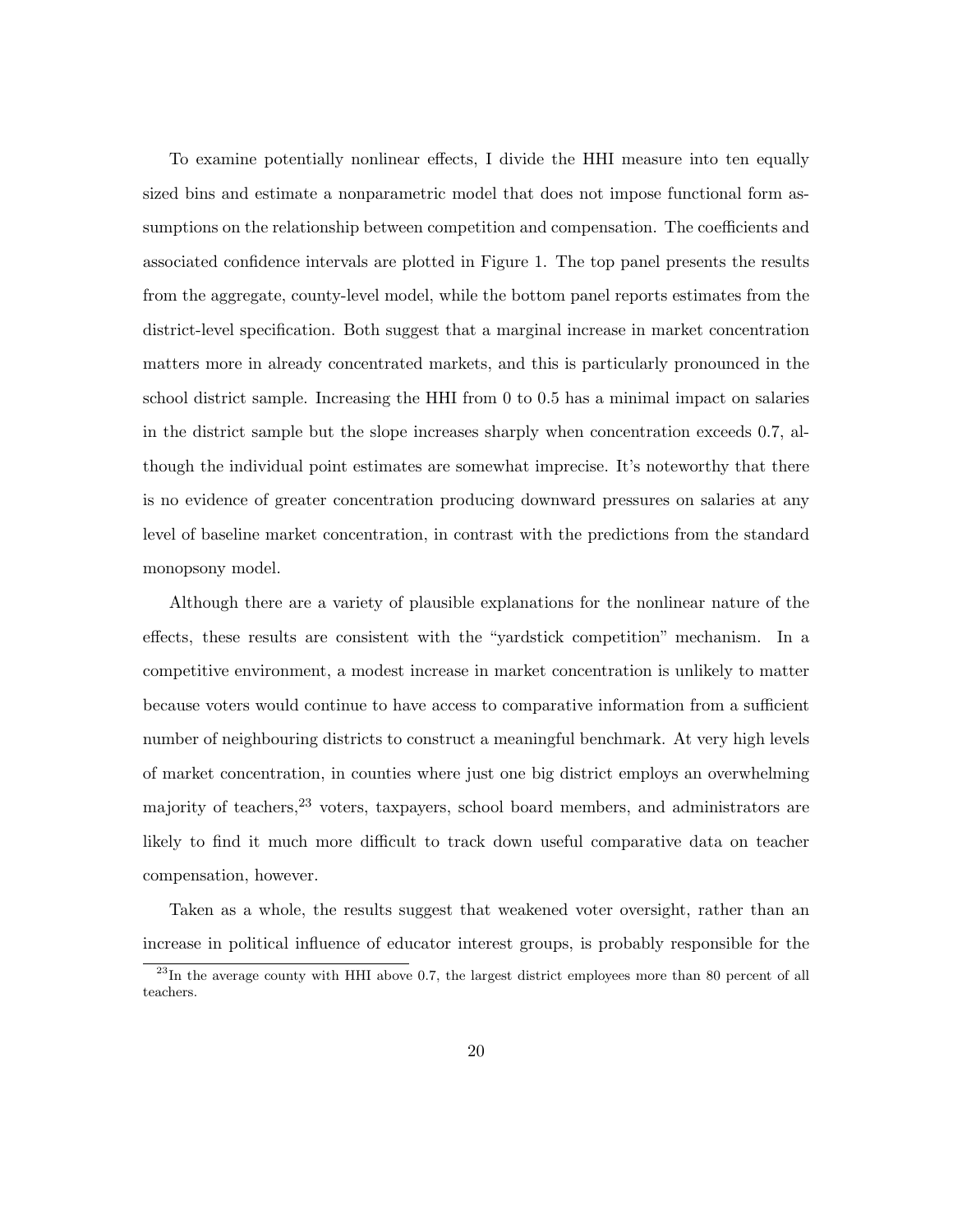higher salaries in less competitive teacher labor markets.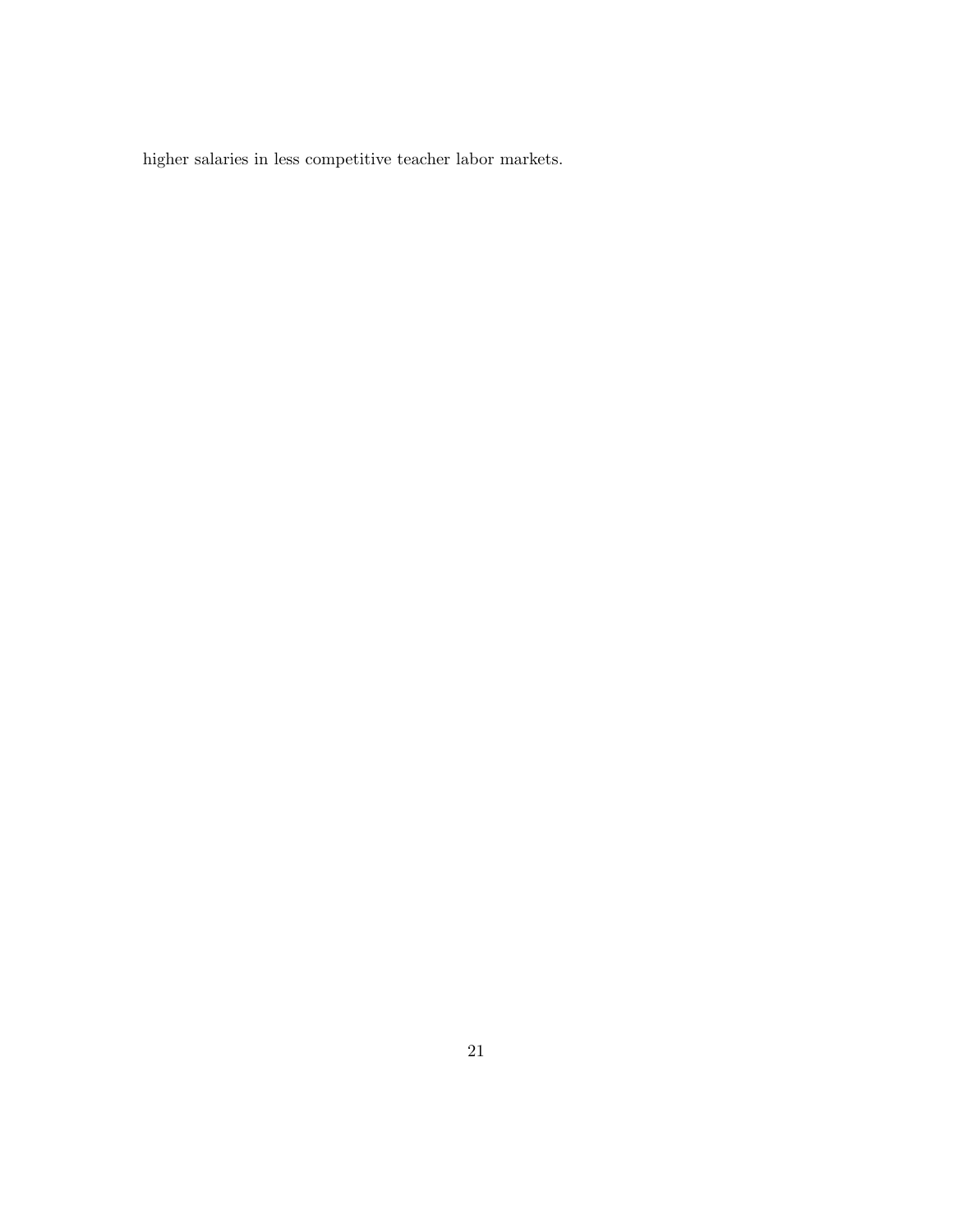

(b) Effects of Concentration on Within-District Change in Salary

Figure 1: Nonlinear Relationship Between Labor Market Concentration and Teacher Pay Note: Vertical gray lines mark the 95 percent confidence intervals around each estimate.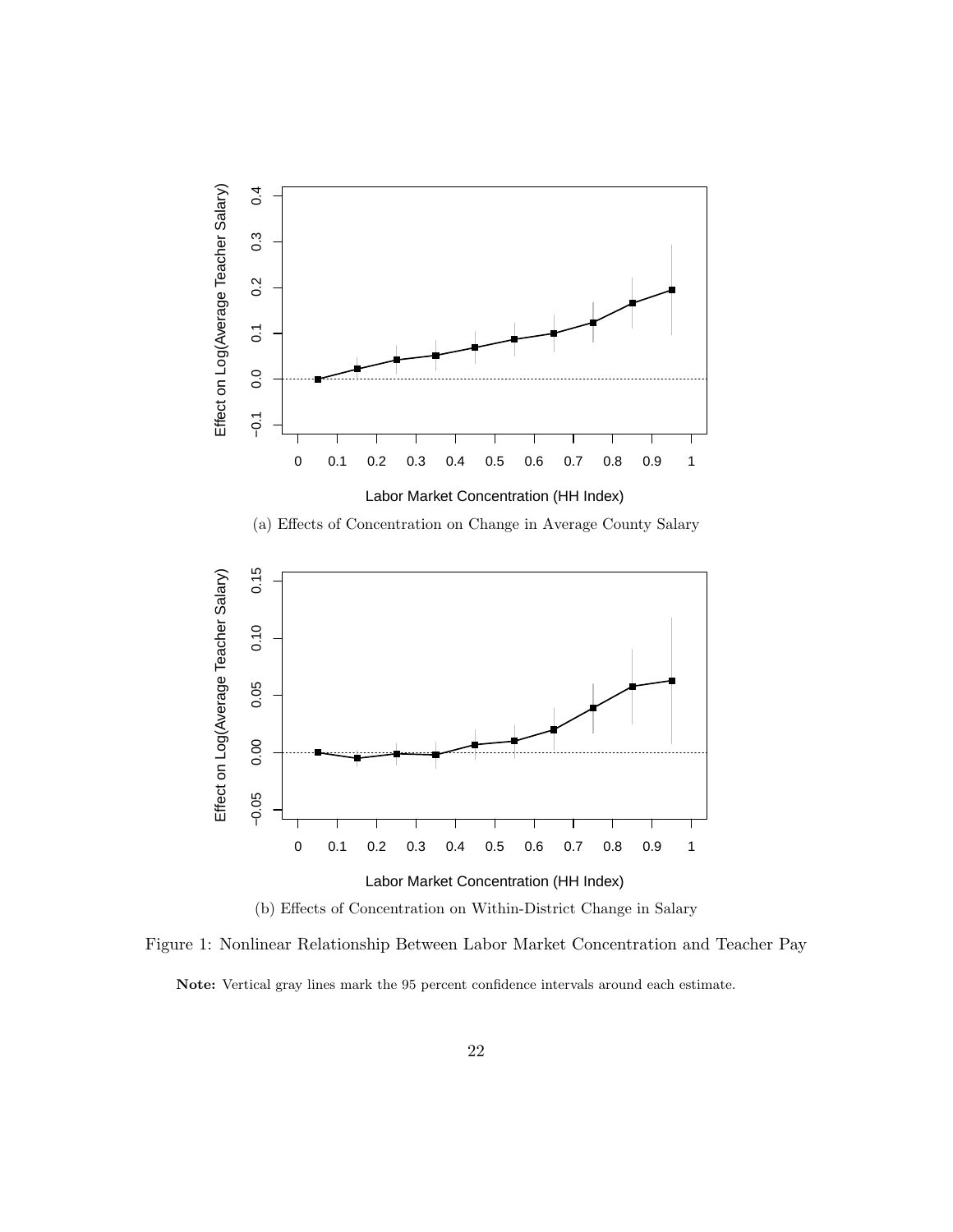## Discussion

In analyzing changes in teacher compensation over time, I find that school boards fail to negotiate the most favorable financial terms for the taxpayers they represent. In areas where individual districts largely dominate the market for teachers, and where they face minimal threat of good educators leaving for higher salaries in other schools, school boards do not take advantage of their market power to realize lower costs. Instead, salaries rise with labor market concentration, suggesting that public employee compensation policies are driven primarily by political calculations rather than efficiency considerations or market pressures. These findings are consistent with the notion that elected officials in local government face competing political pressures that may militate against government costeffectiveness.

One limitation of my analysis, however, is that I do not observe teacher quality. It is possible that that higher salaries in less competitive labor markets simply reflect better teachers. For example, reduced risk that educators leave for better employment options nearby might incentivize districts to invest more in professional development that improves their teaching (e.g., Acemoglu and Pischke 1998). Although I cannot test this directly, it is noteworthy that Hoxby (1999) finds both improved student achievement and higher productivity in more competitive education markets, suggesting that differences in teacher quality are unlikely to explain my results.

It is useful to consider the implications of these results in other policy domains, including health care. To provide one example, many advocates argue in favor of a single-payer health care system based in part on cost savings that could be achieved through the government exercising greater market power to negotiate more favorable prices.<sup>24</sup> In its analysis of

<sup>24</sup>See, e.g., Josh Katz, Kevin Quealy, and Margot Sanger-Katz, "Would 'Medicare for All' Save Billions or Cost Billions?" New York Times, Oct. 16, 2019, https://www.nytimes.com/interactive/2019/04/10/ upshot/medicare-for-all-bernie-sanders-cost-estimates.html. It is important to note that greater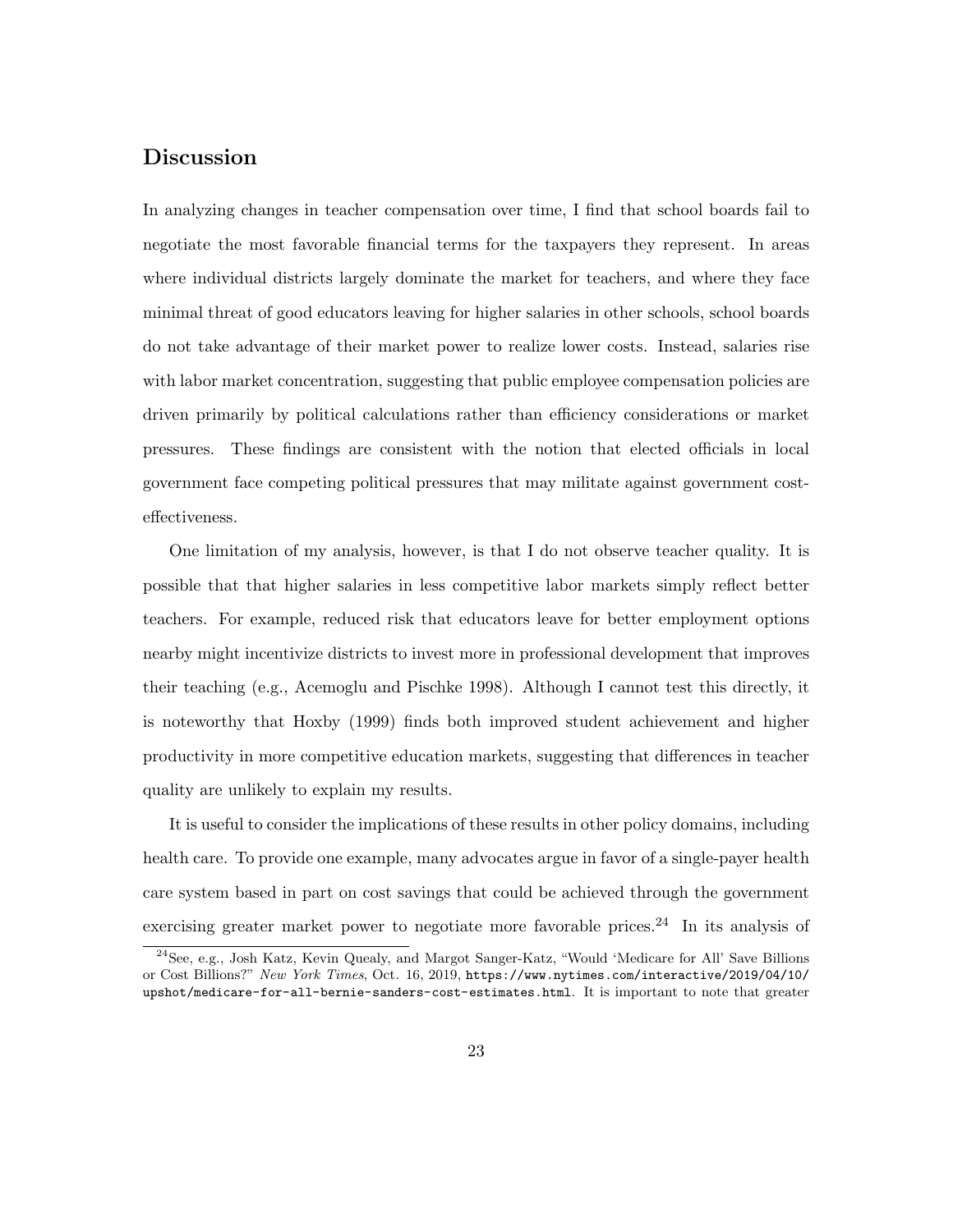how "Medicare for All" would affect national health care spending,<sup>25</sup> for example, the RAND Corporation assumes that the government would negotiate provider rates that are considerably lower than those paid by private insurance companies today. My finding suggest that these cost savings cannot be assumed, and realizing them depends on the political incentives facing elected officials and program administrators.

Another useful illustration of how interest group pressures can impede government efficiency comes from the Medicare program. Although many critics note that Medicare cannot negotiate drug prices under the Part D prescription coverage program, that is not true for Part A (covering hospitalization) and Part B (physician services). Yet the evidence suggests that the federal government does not fully exercise its market power to realize maximal savings for taxpayers in either. For example, traditional Medicare does not reimburse hospitals at rates that are lower than private insurers who administer the Medicare Advantage program (Baker et al. 2016), even though these private insurers have much less buying power than the federal government. In her extensive study of Medicare physician reimbursements, Laugesen (2016) also documents how well-organized medical societies have effectively captured the rate-setting process and found creative ways to undermine cost-saving efforts and game the rules to win higher reimbursement fees (see also Gordon and Rashin Forthcoming).

My findings suggest that similar dynamics play out in the context of teacher compensation at the local level. One implication of the results, however, is that jurisdictional competition can help prevent interest group capture. I argue that "yardstick competition" helps voters identify (or at least deter) inefficiency, particularly in policy areas where voters may face significant informational asymmetries.

market power is just one mechanism through which savings would be achieved. The other is the reduction of administrative costs, something my analysis does not address.

 $^{25}$ https://www.rand.org/pubs/research\_reports/RR3106.html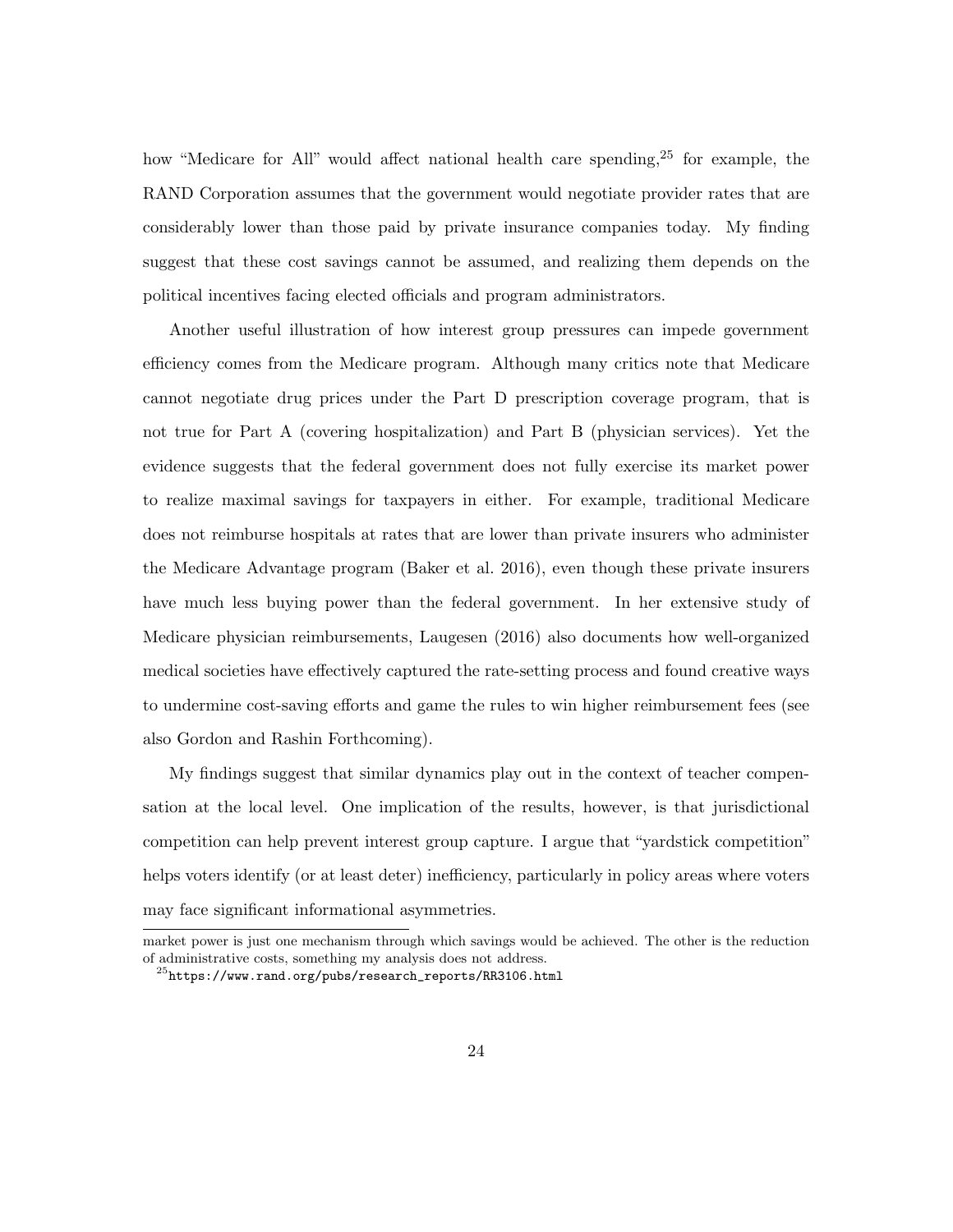## Conclusion

Theoretical models make competing predictions about how jurisdictional competition impacts government efficiency. From one perspective, competition introduces market-like forces that lead to spending discipline. From another, more centralized provision can allow the government to use its collective buying power to negotiate more favorable terms and lower costs.

Testing these hypotheses in the context of teacher compensation, I find evidence most consistent with the latter perspective. Elected officials do not appear to use advantageous market conditions to negotiate down the costs of public sector compensation in the same ways firms do in the private sector. Instead, I show that salaries are lowest when the market for public sector employees is most competitive, suggesting that decentralizing spending decisions can indeed pay efficiency dividends.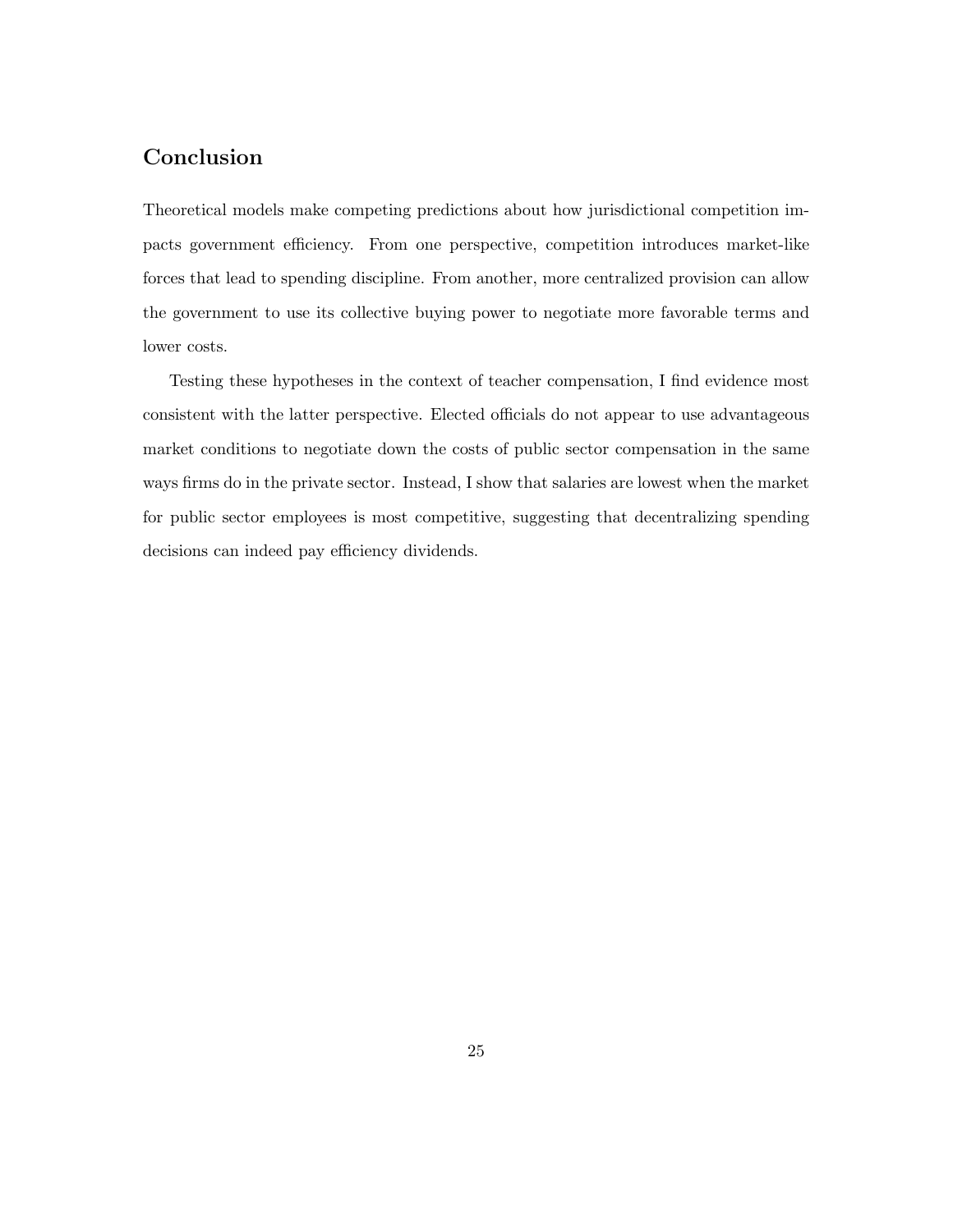## References

- Acemoglu, Daron and Jörn-Steffen Pischke. 1998. "Why Do Firms Train? Theory and Evidence." Quarterly Journal of Economics 113(1):79–119.
- Anzia, Sarah F. 2011. "Election Timing and the Electoral Influence of Interest Groups." Journal of Politics 73(2):412–427.
- Anzia, Sarah F. 2012. "The Election Timing Effect: Evidence from a Policy Intervention in Texas." Quarterly Journal of Political Science 7(3):209–248.
- Anzia, Sarah F. and Terry M. Moe. 2015. "Public Sector Unions and the Costs of Government." *Journal of Politics*  $77(1):114-127$ .
- Arcidiacono, Peter. 2004. "Ability Sorting and the Returns to College Major." Journal of Econometrics 121(1-2):343–375.
- Azar, José, Ioana Merinescu and Marshall Steinbaum. Forthcoming. "Labor Market Concentration." Journal of Human Resources .
- Baker, Laurence C., M. Kate Bundorf, Aileen M. Devlin and Daniel P. Kessler. 2016. "Medicare Advantage Plans Pay Hospitals Less Than Traditional Medicare Pays." Health Affairs 35(8):1444–1451.
- Benmelech, Efraim, Nittai Bergman and Hyunseob Kim. Forthcoming. "Strong Employers and Weak Employees: How Does Employer Concentration Affect Wages?" Journal of Human Resources .
- Berry, Christopher. 2008. "Piling On: Multilevel Government and the Fiscal Common-Pool." American Journal of Political Science 52(4):802–820.
- Berry, Christopher R. and Jacob E. Gersen. 2011. "Election Timing and Public Policy." Quarterly Journal of Political Science 6(2):103–135.
- Besley, Timothy and Anne Case. 1995. "Incumbent Behavior: Vote-Seeking, Tax-Setting, and Yardstick Competition." American Economic Review 85(1):24–45.
- Brunner, Eric, Joshua Hyman and Andrew Ju. 2020. "School Finance Reforms, Teachers' Unions, and the Allocation of School Resources." Review of Economics and Statistics 102(3):473–489.
- Chingos, Matthew M. and Martin R. West. 2012. "Do More Effective Teachers Earn More Outside of the Classroom?" Education Finance and Policy 7(1):8–43.
- Council of Economic Advisers Issue Brief. 2016. "Labor market Monopsony: Trends, Consequences, and Policy Responses.".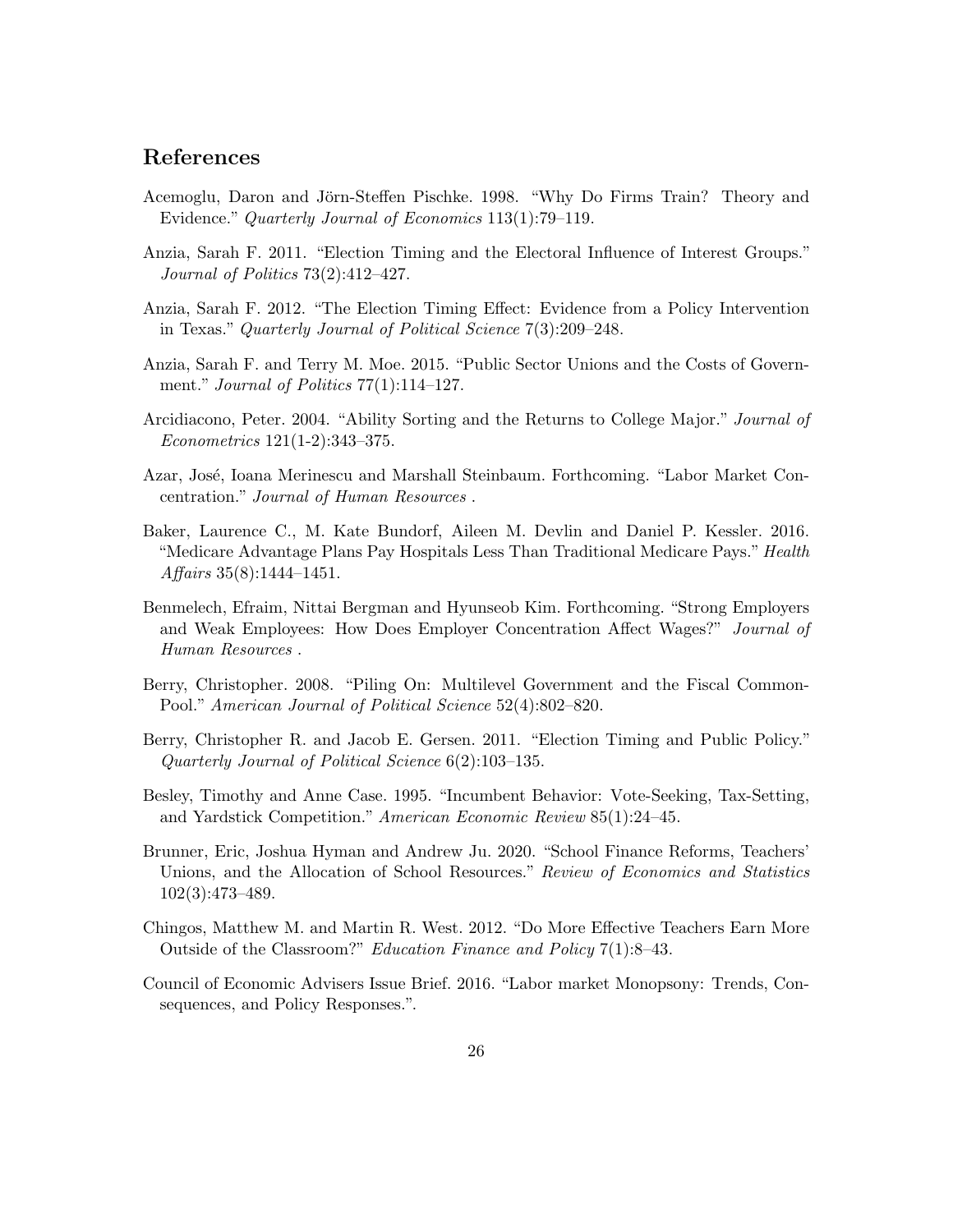- Gibbons, Stephen, Stephen Machin and Olmo Silva. 2013. "Valuing School Quality Using boundary discontinuities." Journal of Urban Economics 75:15–28.
- Gordon, Sanford C. and Steven D. Rashin. Forthcoming. "Stakeholder Participation in Policymaking: Evidence from Medicare Fee Schedule Revisions." Journal of Politics.
- Gottlieb, Jessica. 2015. "Greater Expectations: A Field Experiment to Improve Accountability in Mali." American Journal of Political Science 60(1):143–157.
- Hansen, Benjamin, Keaton Miller and Caroline Weber. 2020. "Federalism, Partial Prohibition, and Cross-Border Sales: Evidence from Recreational Marijuana." Journal of Public Economics 187:104159.
- Hoxby, Caroline M. 1999. "The Productivity of Schools and Other Local Public Goods Producers." Journal of Public Economics 74:1–30.
- Hoxby, Caroline M. 2000. "Does Competition among Public Schools Benefit Students and Taxpayers?" American Economic Review 90:1209–1238.
- III, James E. Monogan, David M. Konisky and Neal D. Woods. 2017. "Gone with the Wind: Federalism and the Strategic Location of Air Polluters." American Journal of Political Science 61(2):257–270.
- Jackson, C. Kirabo. 2012. "School competition and teacher labor markets: Evidence from charter school entry in North Carolina." Journal of Public Economics 96:431–448.
- Kogan, Vladimir, Stéphane Lavertu and Zachary Peskowitz. 2018. "Election Timing, Electorate Composition, and Policy Outcomes: Evidence from School Districts." American Journal of Political Science 62(2):637–651.
- Landon, John H. and Robert N. Baird. 1971. "Monopsony in the Market for Public School Teachers." American Economic Review 61(5):966–971.
- Laugesen, Miriam J. 2016. Fixing Medical Prices: How Physicians Are Paid. Cambridge: Harvard University Press.
- Lewis, Paul G. 2001. "Retail Politics: Local Sales Taxes and the Fiscalization of Land Use." Economic Development Quarterly 15(1):21–35.
- Medcalfe, Simon and Robert J. Thornton. 2006. "Monopsony and Teachers' Salaries in Georgia." Journal of Labor Research 27(4):537–554.
- Merrifield, John. 1999. "Monopsony Power in the Market for Teachers: Why Teachers Should Support Market-Based Education Reform." Journal of Labor Research 20(3):377– 391.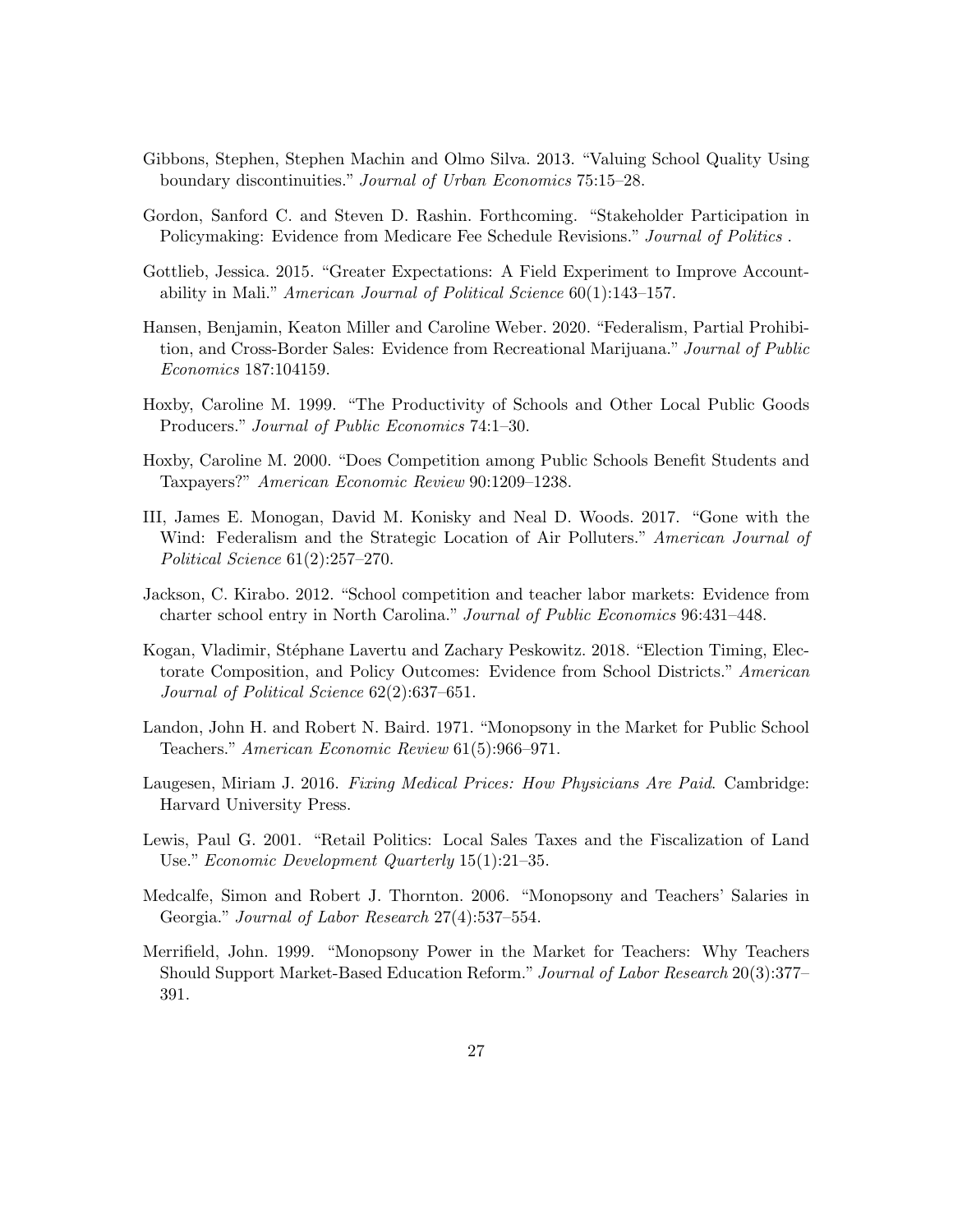- Moe, Terry M. 2006. "Political Control and the Power of the Agent." Journal of Law, Economics, and Organization 22(1):1–29.
- Murnane, Richard J. and Jennifer L. Steele. 2007. "What Is the Problem? The Challenge of Providing Effective Teachers for All Children." Future of Children 17(1):15–43.
- Niskanen, William A. 1971. Bureaucracy and Representative Government. New Brunswick, NJ: Transaction Publishers.
- Peterson, Paul. 1981. City Limits. Chicago: University of Chicago Press.
- Podgursky, Michael, Ryan Monroe and Donald Watson. 2004. "The Academic Quality of Public School Teachers: An Analysis of Entry and Exit Behavior." Economics of Education Review 23(5):507–518.
- Reback, Randall. 2017. "Fiscal Spillovers Between Local Governments: Keeping Up with the Joneses' School District." Columbia University Working Paper. URL: http://www.columbia.edu/ rr2165/pdfs/fiscalspillovers.pdf
- Rosentraub, Mark S. 1997. Major League Losers: The Real Cost of Sports and Who's Paying for It. New York: Basic Books.
- Sanders, Heywood T. 2014. Convention Center Follies: Politics, Power, and Public Investment in American Cities. Philadelphia: University of Pennsylvania Press.
- Scafidi, Benjamin, David L. Sjoquist and Todd R. Stinebrickner. 2006. "Do Teachers Really Leave for Higher Paying Jobs in Alternative Occupations?" B.E. Journal of Economic Analysis and Policy 6(1). URL: http://doi.org/10.2202/1538-0637.1604
- Shi, Ying and John D. Singleton. 2019. "Expertise and Independence on Governing Boards: Evidence from School Districts." EdWorkingPaper No. 19-78. URL: https://edworkingpapers.com/sites/default/files/ai19-78.pdf
- Taylor, Lori L. 2010. "Competition and Teacher Pay." Economic Inquiry 48(3):603–620.
- Tiebout, Charles M. 1956. "A Pure Theory of Local Expenditures." Journal of Political Economy 64(5):416–424.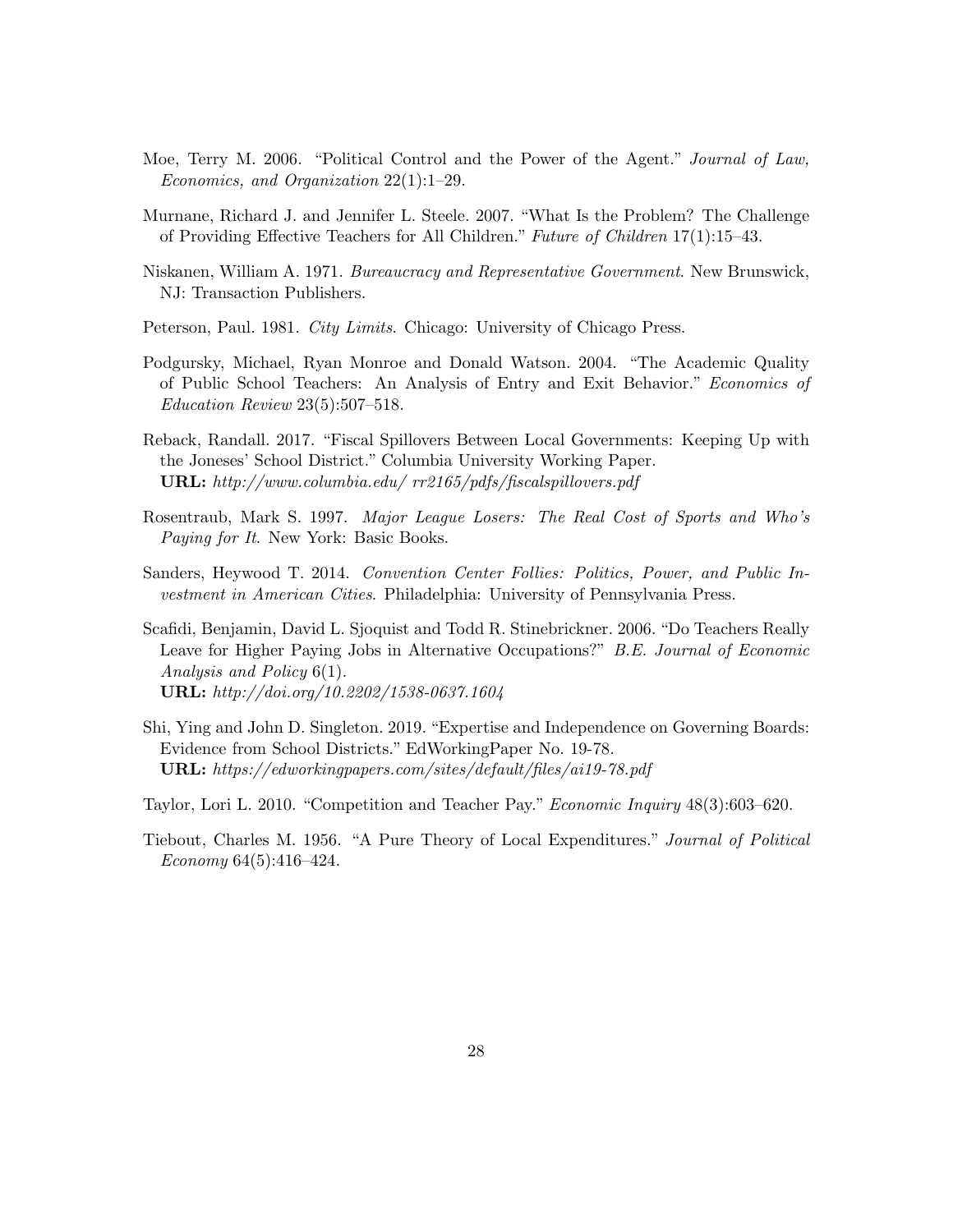# Supplemental Appendix

|                       | $\left(1\right)$ | $^{^{\prime}2)}$ | $\left(3\right)$ |
|-----------------------|------------------|------------------|------------------|
| VARIABLES             | log(Salary)      | log(Benefits)    | log(Tot. Comp.)  |
|                       |                  |                  |                  |
| HHI                   | $0.126***$       | $0.156***$       | $0.133***$       |
|                       | (0.0336)         | (0.0389)         | (0.0332)         |
| Observations          | 38,296           | 38,296           | 38,296           |
| R-squared             | 0.594            | 0.883            | 0.741            |
| Number of Counties    | 1,870            | 1,870            | 1,870            |
| Time-Varying Controls | Х                | Х                | Х                |
| County FE             | Х                | Х                | Х                |
| State-Year FE         |                  | X                |                  |

Table A1: Labor Market Concentration and Average Teacher Compensation with State-Year Fixed Effecs

> Robust standard errors clustered by county in parentheses \*\*\* p<0.01, \*\* p<0.05, \* p<0.1

Control variables include percent of enrolled students who are white, percent free and reduced-priced lunch, and the log of total county teacher employment (FTEs).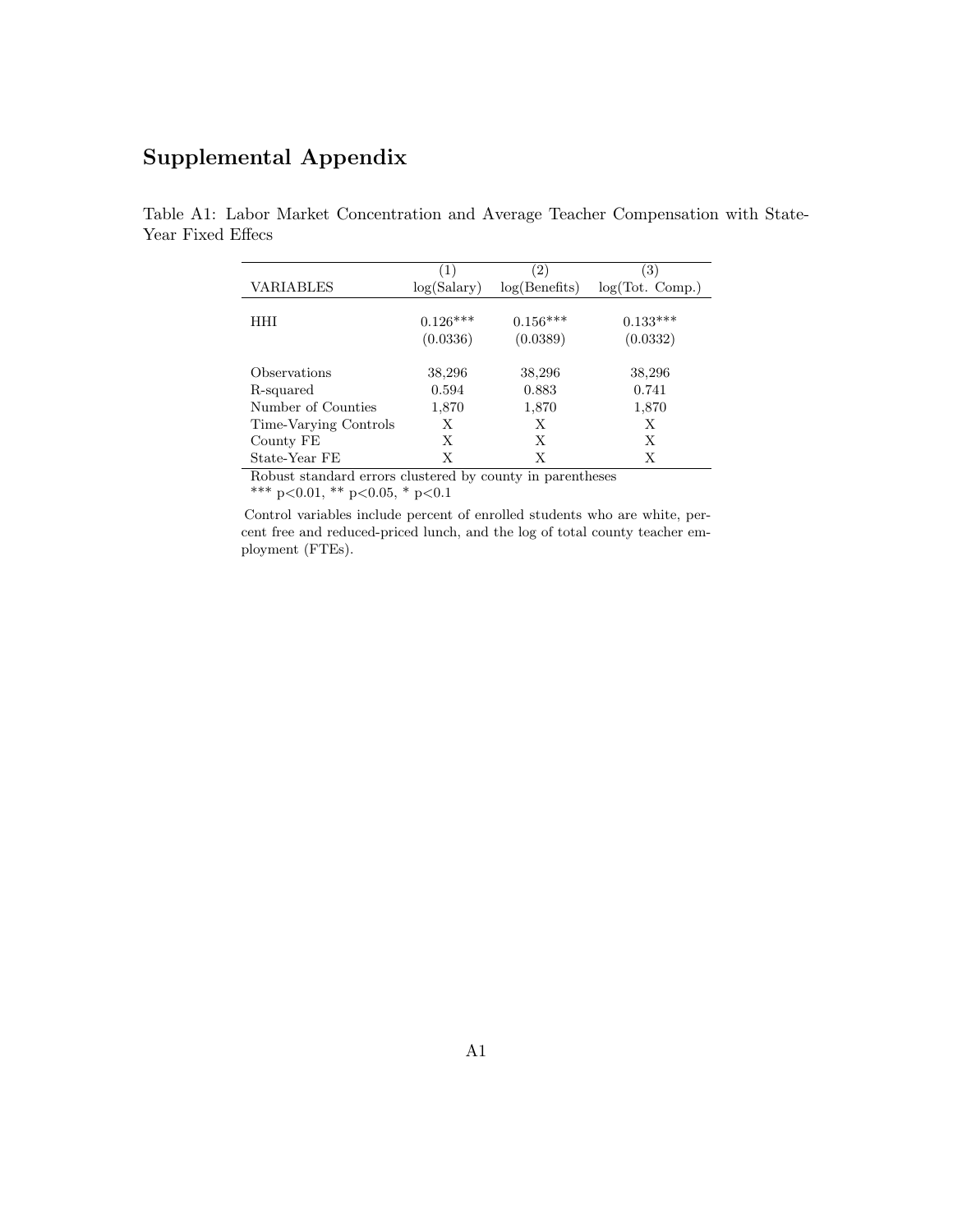| VARIABLES                                                                            | $\left( 1\right)$<br>log(Tot. Comp.) | $\left( 2\right)$<br>log(Tot. Comp.) |  |
|--------------------------------------------------------------------------------------|--------------------------------------|--------------------------------------|--|
|                                                                                      |                                      |                                      |  |
| $HHH_{t-1}$                                                                          | $-0.0602$                            | $-0.0206$                            |  |
|                                                                                      | (0.0371)                             | (0.0177)                             |  |
| $HHI_t$                                                                              | $0.227***$                           | $0.0944***$                          |  |
|                                                                                      | (0.0673)                             | (0.0172)                             |  |
| $HHI_{t+1}$ ,                                                                        | $-0.0728**$                          | $-0.0209$                            |  |
|                                                                                      | (0.0340)                             | (0.0145)                             |  |
| $HHI_{t+2}$ ,                                                                        | 0.0139                               | $-0.0394***$                         |  |
|                                                                                      | (0.0218)                             | (0.0120)                             |  |
| $HHI_{t+3}$ ,                                                                        | 0.0365                               | 0.0232                               |  |
|                                                                                      | (0.0237)                             | (0.0154)                             |  |
| Unit                                                                                 | County                               | District                             |  |
| Time-Varying Controls                                                                | Х                                    | X                                    |  |
| Unit FE                                                                              | X                                    | X                                    |  |
| Year FE                                                                              | X                                    | X                                    |  |
| Robust standard errors in parentheses clustered by county and district, respectively |                                      |                                      |  |

Table A2: Testing Parallel Trends: Lags and Leads

\*\*\* p<0.01, \*\* p<0.05, \* p<0.1

Control variables include percent of enrolled students who are white, percent free and reduced-priced lunch, and the log of total county teacher employment (FTEs).